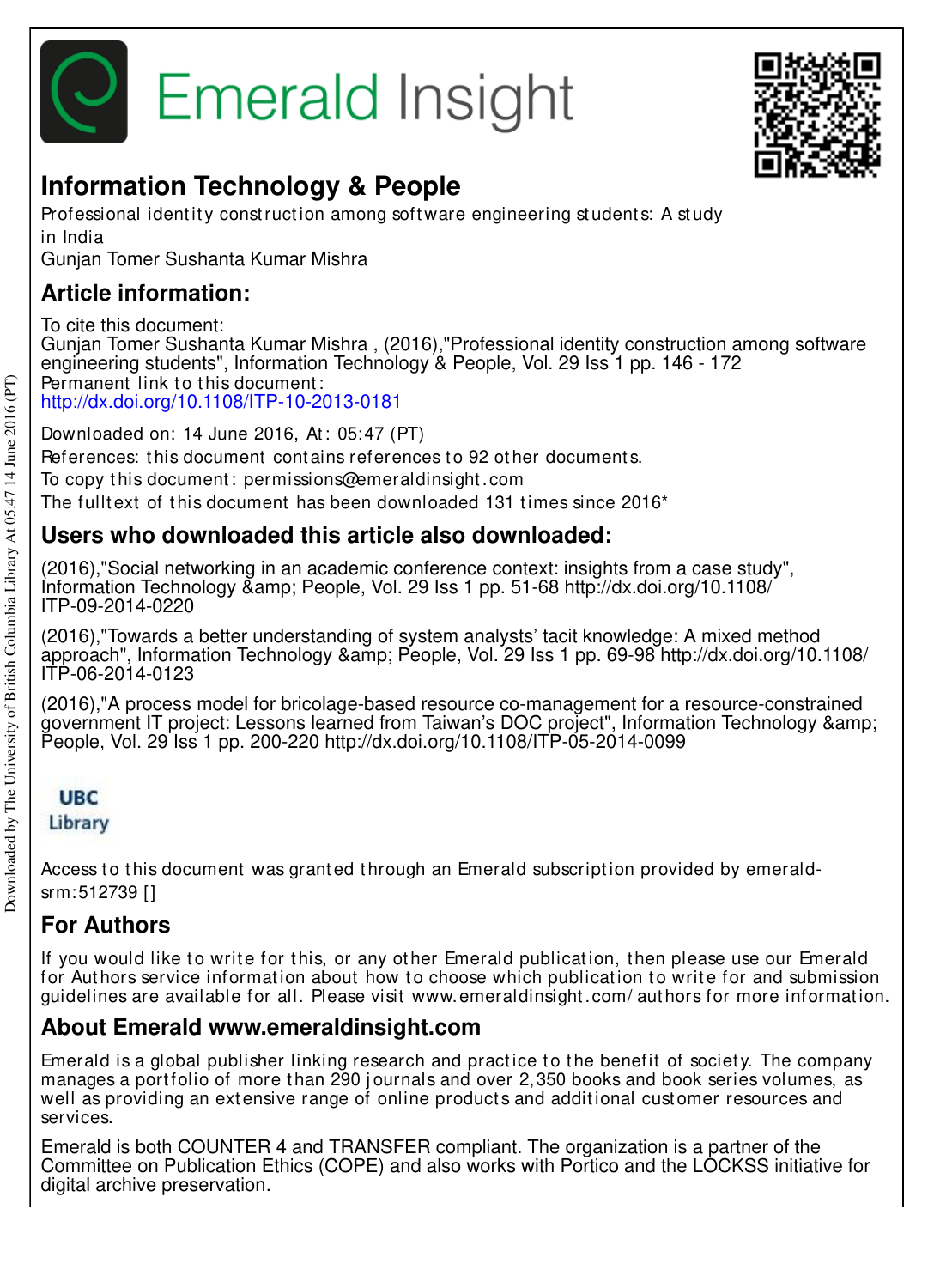\*Related content and download information correct at time of download.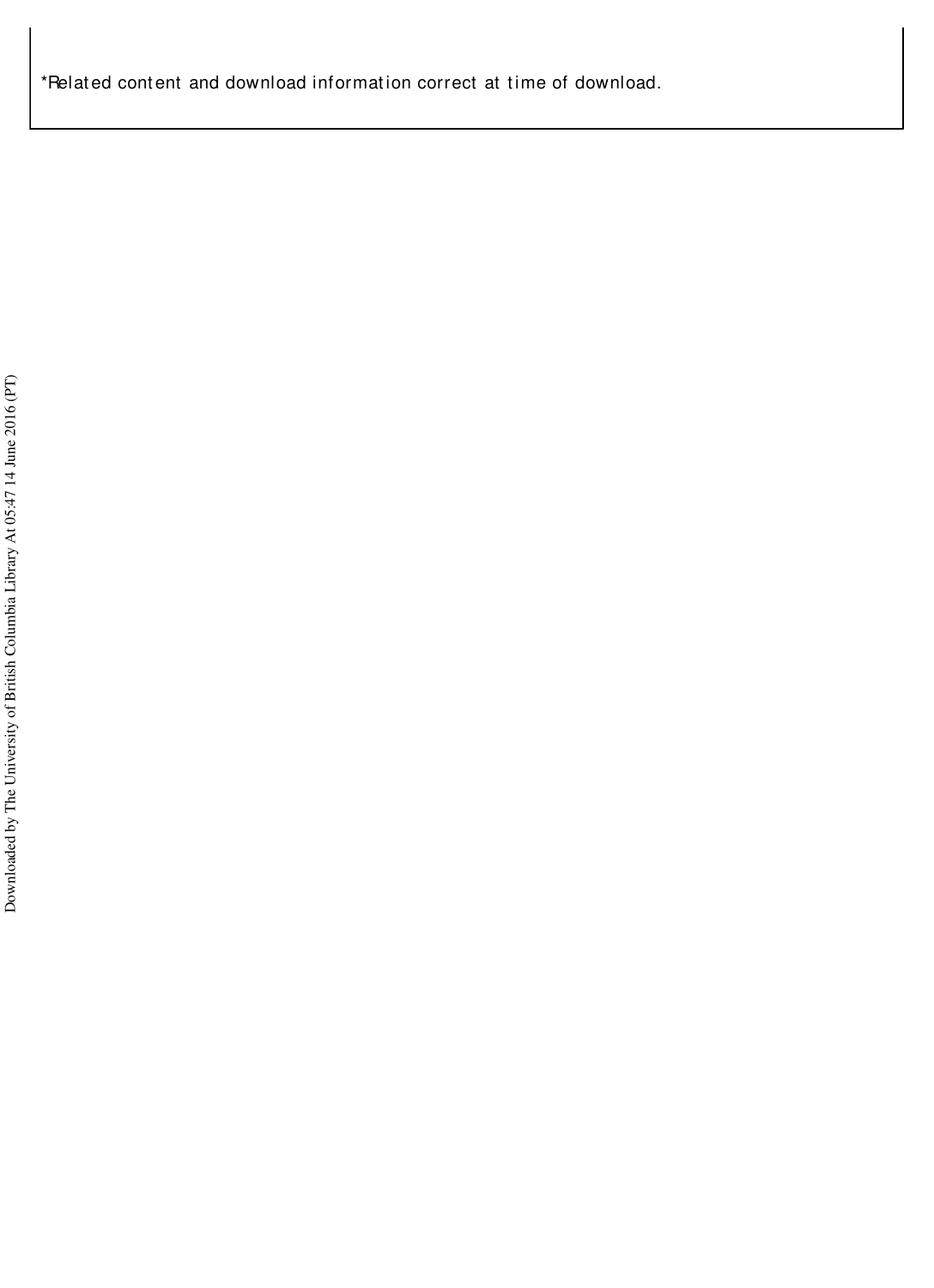#### The current issue and full text archive of this journal is available on Emerald Insight at: www.emeraldinsight.com/0959-3845.htm

ITP 29,1

### 146

Received 2 October 2013 Revised 11 June 2014 22 August 2014 13 February 2015 9 April 2015 29 May 2015 15 June 2015 Accepted 23 June 2015

# Professional identity construction among software engineering students A study in India

Gunjan Tomer *Information Systems Department, Indian Institute of Management, Indore, India, and* Sushanta Kumar Mishra *OB&HRM, Indian Institute of Management, Indore, India*

### Abstract

Purpose – The purpose of this paper is to explore the process in which the software engineering students construct their professional identities.

**Design/methodology/approach** – The study followed the qualitative method using grounded theory methodology to examine the process of identity construction. Data were collected from final year software engineering students in an iterative manner.

Findings – Based on the present study, the study argues that entry-level identities of students are modified and adjusted in response to their experience of identity violations over the course of their academic program. These violations were caused by their unmet expectations from the academic program. The magnitude of these violations is influenced by their perceived value derived from the training they were receiving.

Research limitations/implications – This paper explains the process of "identity morphing" as a mechanism by which students resolve the conflict/violation of their identities. The emergence and adaptation of different types of identities were examined. This study can be extended to the employees of IT organizations to draw a holistic picture.

Practical implications – The understanding of identity morphing process might enable organizations to enrich their interaction with their employees and thus provide avenues to improve their work-related outcomes.

Originality/value – Previous studies have explored professional identity construction among individuals. However, how software professionals construct their professional identity, during their education years, is relatively unexplored. The present study asserts that professional identities are formed among the students even before they join the organization.

Keywords Grounded theory, Learning, Identity, IS professionals

Paper type Research paper

### Introduction

Information Technology & People Vol. 29 No. 1, 2016 pp. 146-172 © Emerald Group Publishing Limited 0959-3845 DOI 10.1108/ITP-10-2013-0181

Identity is a powerful construct. It guides life path and decision (Kroger, 2007).

Professional identity research has grown as a field of interest in understanding various facets of work-related behavior. It is defined as the constellation of attributes, beliefs and values people use to define themselves in specialized, skill-based and education-based occupations (Ibarra, 1999). Professional identity signals to others that one possesses unique, skilled or scarce abilities (Van Maanen and Barley, 1984). An individual's professional identity is created as a result of ongoing contact with the working world, giving rise to varying representations of self (Cohen-Scali, 2003). In the present context of shifting boundaries in occupational, organizational and global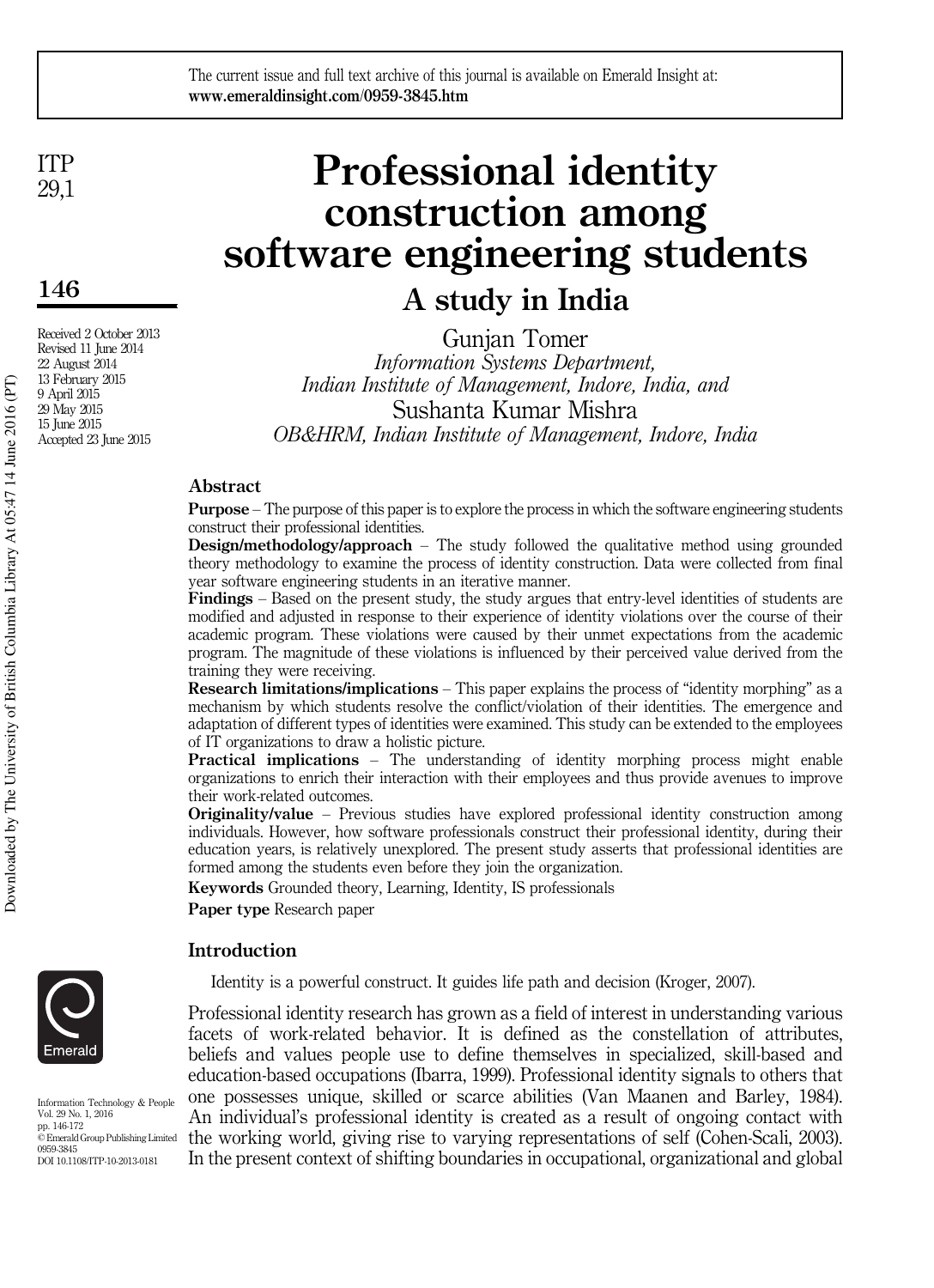work arrangements there is a growing need to understand the process of professional identity construction. This is increasingly important in the context of software professionals as they are argued to be a unique occupational group (Guzman and Stanton, 2009). Past studies indicate that professional identity plays a significant role in determining work behavior of an individual. Professional identity was found to be positively associated with a number of work-related outcomes such as the enactment of professional role (Van Maanen and Schein, 1979), task performance (Carlsen, 2008), self-efficacy ( Judge *et al.*, 1998), organizational commitment (Mael and Tetrick, 1992) and career success (Hall *et al.*, 2002). It is also found to be negatively associated with burnout (Pawlowski *et al.*, 2007) and turnover (Kwon *et al.*, 2010). Despite the extant work on professional identity, literature is, relatively silent about the process of professional identity construction especially among software professionals. In fact, Chreim *et al.* (2007) argued for more research to understand the dynamics underlying the process of identity construction. The present study proposes to understand the process through which the professional identity among the software engineering students are constructed, which might offer a better understanding of their professional work behaviors. In the present research, we have focussed on software engineering students for the following reasons.

First, literature claims that two forms of socialization (socialization for work and socialization by work) operate in the construction of the professional identity among the adults. Socialization for work concerns the attitudes, values and cognitive capacities acquired by the adults before entering the working world. Socialization by work on the other hand, reflects the personal qualities in adults that develops through confrontation with the working world (Cohen-Scali, 2003). Along the same lines with the socialization for work, others emphasized that education period is the formative time for professional identity construction and it contributes in developing the commitment toward the profession (Smith and Hatmaker, 2014; Sweitzer, 2009). Consistent with the above argument, we believe that the professional identity construction process among the students begins before they join an organization. Extant literature has demonstrated the evolution of professional identity among HRM graduate students (Hallier and Summers, 2011), among public affairs doctoral students (Smith and Hatmaker, 2014) and among students of psychology (Kullasepp, 2006). The software engineering students are exposed to the professional space through interaction with IT professionals, internship during their study, training in their final year of education, as well as through interaction with their seniors (refer Table AI). These events help the students in drawing an initial understanding of their profession[1]. When they enter the organization after completing their professional program, this entry-level identity is believed to be carried forward and exhibited through the way they do their work (Schein, 1978). Hence, studying the identity construction among these students will provide some useful insights about software professionals.

Second, lack of research in explaining the identity construction during educational experiences motivated us to explore the professional identity construction among the software students. Almost about five decades ago, Hall (1968) had pointed out that "very less is known about the identity changes during the educational experience and even less is known about graduate education." In their study, Cohen-Scali (2003) suggested that a chosen course of study can influence the ideas young people have regarding their profession. Citing other studies, Cohen-Scali (2003) argued that a chosen course of study actually affects students' understanding of their profession more than their social background does. While there is literature explaining the process of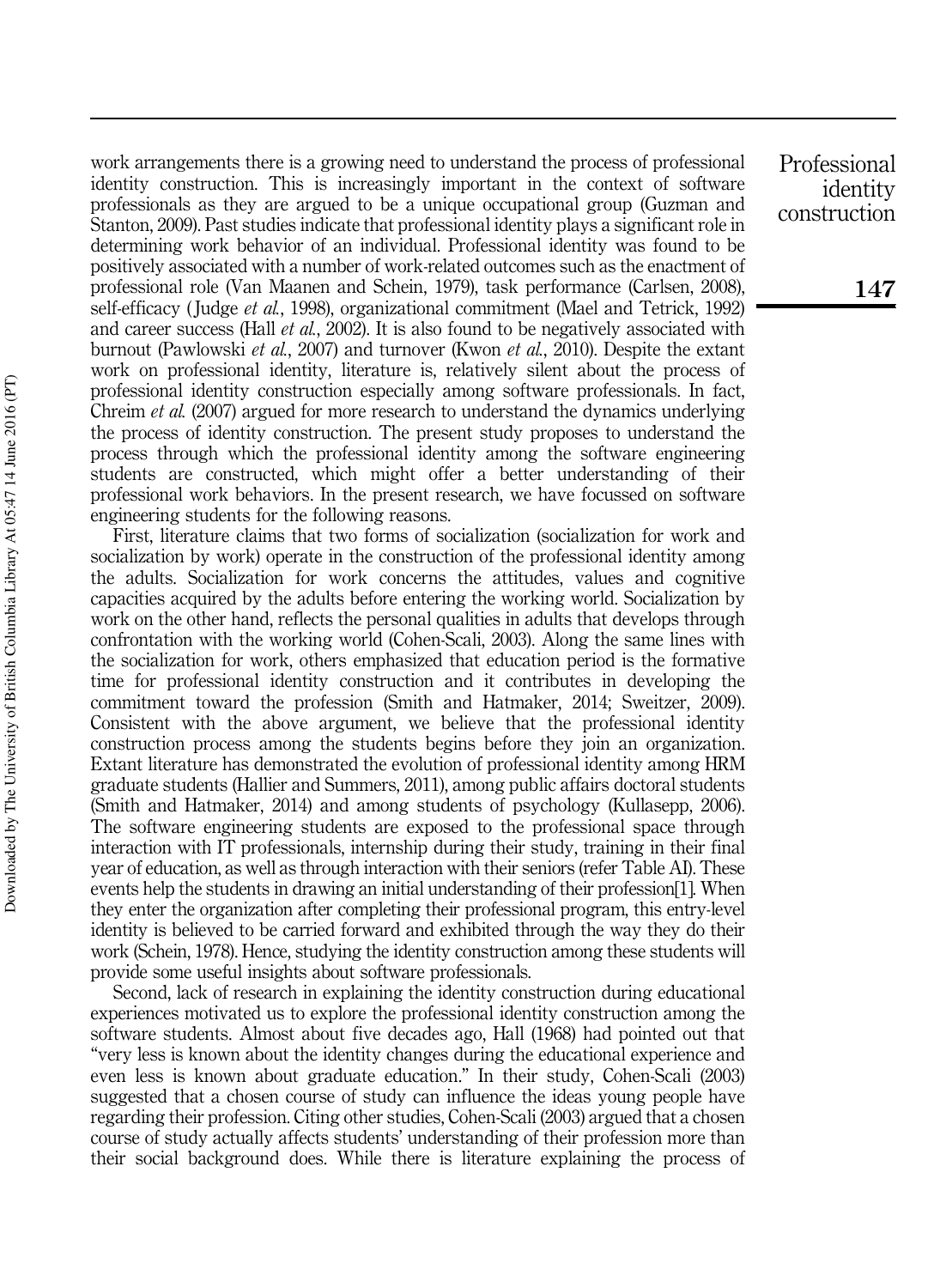professional identity construction (Clarke *et al.*, 2009; Dutton *et al.*, 2006; Slay and Smith, 2011), surprisingly we did not find any research that explores identity construction among software professionals during their education period.

Finally, with the vast body of literature examining software profession and accepting the importance of software professionals in today's economy, there is a need to understand different behavioral aspects of these professionals. Studying the process in which the software professionals construct their professional identity might offer a better understanding of their intentions and behavior.

#### Theoretical background

#### *Identity and professional identity*

Identity is referred to as the meanings attached to a person by self and others (Gecas, 1982). People derive the meanings based on their social identities (i.e. based on their social roles and group memberships) as well as personal identities (i.e. derived from character traits, personal attributes and their conduct) (Ashforth and Mael, 1989). People make identity claims by conveying images that signal how they view themselves or hope to be viewed by others and these identities are constructed and negotiated in social interactions (Slay and Smith, 2011). Similarly, professional identity is often derived from an individual's perception of oneness with or belonging to a profession (Russo, 1998). An individual's self-definition as a member of a profession and the association with the enactment of a professional role is termed as professional identity (Ibarra, 1999; Pratt, 2000). The understanding of a profession might be derived from multiple sources such as individual experiences or membership in professional associations (Brewer and Gardner, 1996; Schein, 1978). In the present study, we adopt a definition which is commonly used in the professional identity work. We define professional identity as a self-descriptory reference to address two questions: their own self-concept (Ashforth and Mael, 1989); and their professional self-concept based on motives, values and experiences regarding their work (Ibarra, 1999; Pratt *et al.*, 2006). Literature suggests that it is essential to understand the environmental conditions under which one's professional identity is developed. In fact, Piore and Safford (2006, p. 319) commented that "it is impossible in today's world to imagine one's profession without incorporating one's social context into it […]." Thus, in the present study, we explore the construction of professional identity among the software engineering students in the socioeconomic context prevailing in India.

#### *Indian software industry*

The Indian software industry has grown exponentially from a mere 1.2 percent of GDP in the financial year 1998 to an estimated 7.5 percent in 2012. Further, India's contribution as a global service provider in international market has also increased from 51 percent in 2009, to 58 percent in 2011 (NASSCOM, 2013). The considerable growth in this industry has impacted labor markets in India. Perhaps more than any other high-tech industry, the software industry relies more intensively upon human capital. This has triggered demand for trained software engineering graduates (Gupta, 2001). To meet the expanding demand of software professionals, Indian education systems churn out "ready-to-hire" pool of software engineering graduates. In the financial year 2012, there was an addition of nearly 4.4 million graduates and postgraduates to the talent pool (NASSCOM, 2013). These contextual factors have motivated us to pursue the present study as Indian socioeconomic settings are fertile ground to theory generation.

148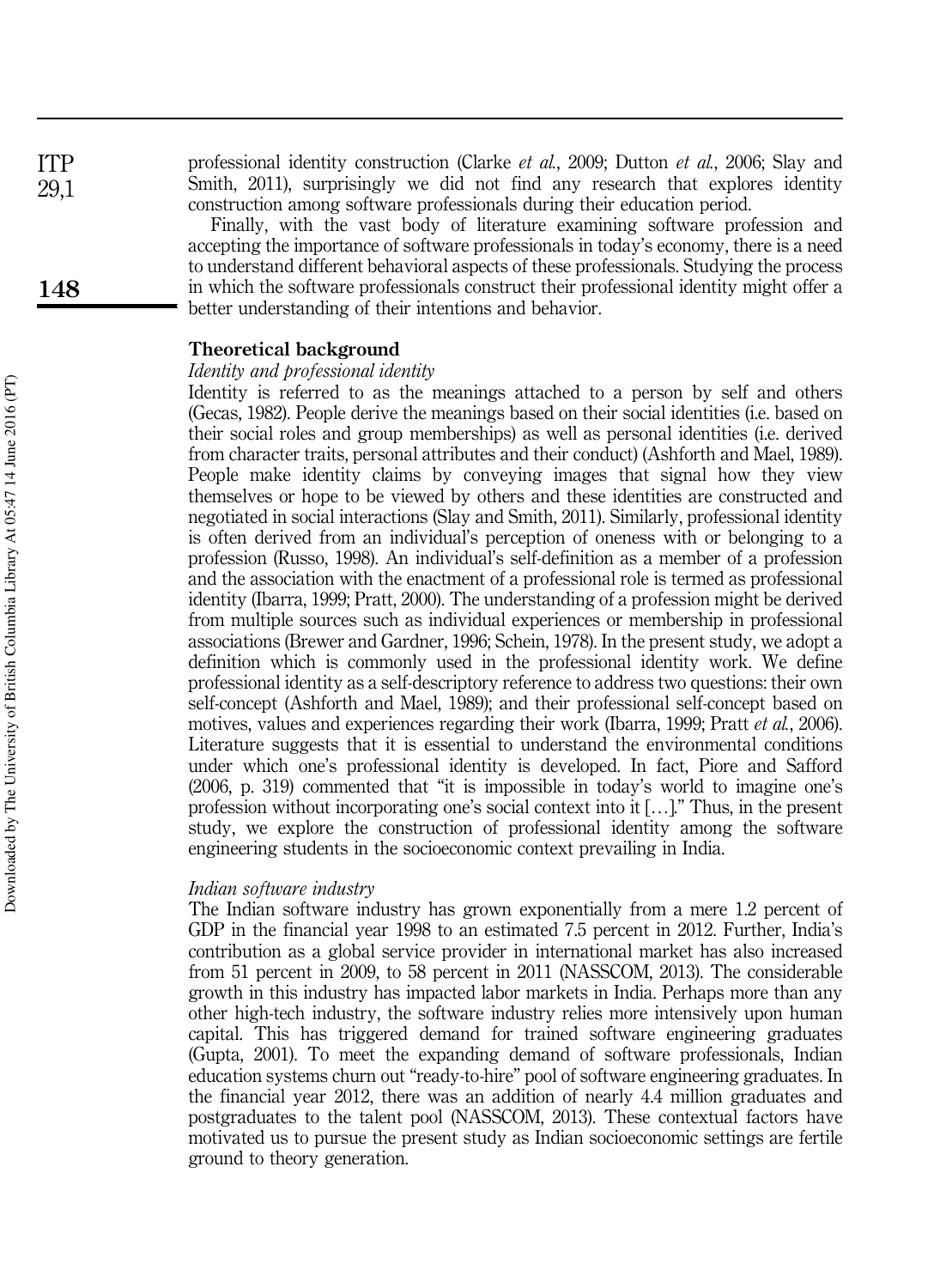#### *Software professionals*

The increasing economic growth and the attractive labor markets have impacted individuals' intentions and behavior such as affinity toward the software profession. The growth opportunities available in the software industry have also influenced the turnover of the professionals. For example, turnover of software professionals has been identified as a major issue among IT organizations (Gupta, 2001; Joseph *et al.*, 2007). These factors highlight the need to study the behavior of software professionals in the Indian context. Professional identity plays an important role in forming the behavior of individuals; hence, an understanding of the process of identity construction among the students might offer a better explanation of their behavior as software professionals.

Literature has reported that the content the nature of education and training impacts how students construe themselves as professionals (Dahlgren *et al.*, 2006). Professional education that individuals receive before joining any organization influences their perception regarding the profession, thus preparing themselves for the future work (Reid *et al.*, 2008). Previous studies have explored the professional identity construction among different professions such as medical residents (Pratt *et al.*, 2006), teachers (Watson, 2006) and psychologists (Reid *et al.*, 2008). However, the process of professional identity construction hinges on specific characteristics of the profession. Extant work on software professionals suggests that software professionals are different from other professionals on many grounds such as esoteric knowledge, unusual work demands and high-growth needs (Igbaria *et al.*, 1991; Shapiro, 1994; Trice and Bayer, 1993). These factors motivated us to conduct this study as the findings might offer new insights in the context of software engineering students.

#### Method

#### *Research context*

We believe that the emergence of theory is guided by the actors, context and their interpretation by the researcher. With this theoretical perspective, we attempted to observe the daily reality (i.e. what is going on) and based on our interpretation of this reality, we facilitated the natural emergence of theory. Grounded theory (GT) method seems to be appropriate for these types of studies as it allows theory generation based on systematic data collection and data analysis. Interest in GT has increased among the researchers in this field, as evidenced in recent publications in core IT and software journals (Day, 2007; Kunda and Brooks, 2000; Lings and Lundell, 2005; Morisio *et al.*, 2002; Ramesh *et al.*, 2002; Scott *et al.*, 2002). In the present work, we followed GT approach to understand the mechanism of professional identity construction among software engineering students. In order to understand how theoretical sampling is achieved, we followed previous work on professional identity construction (Pratt *et al.*, 2006; Slay and Smith, 2011). We found that extreme case context is widely used while studying professional identity construction. Extreme cases make the issues under consideration "more visible than they might be in other contexts" (Pratt*et al.*, 2006, p. 238) and we found extreme case method to be appropriate for our study (Eisenhardt, 1989).

Respondents were chosen from a top ranked engineering institution in the state of Uttar Pradesh in India, known for its rigor and efficiency in delivering professional education. The institute was chosen after screening a few other institutions. This institute was selected for two reasons. One, the institute is recognized for its high standards at entry level, quality educational resources and excellent placement records. For example, our study was conducted among the students of 2008 batch and in that year, 262,000 candidates appeared for the entrance examination and only top scorers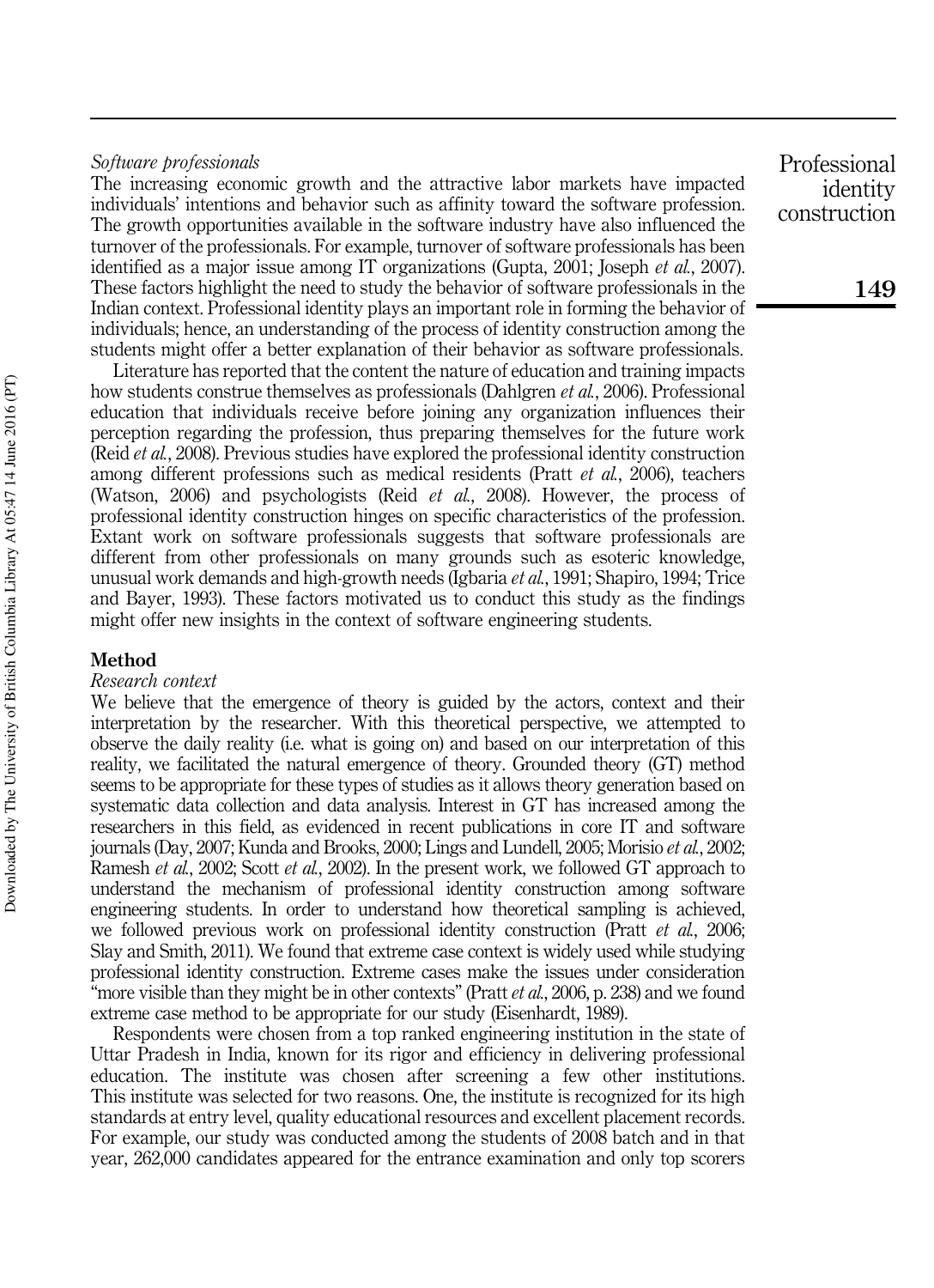(7.6 percent) were declared eligible for the admission[2]. Second, one of the authors was familiar with the institution as a former faculty member. This has helped us in understanding the phenomenon and the context in a clear and unambiguous manner. The awareness of institute-level processes and policies helped us to interpret and construe relevant meanings from the responses.

Extending the extreme case argument we have selected the respondents who were pursuing their program in the disciplines of computer science and information technology (termed as software engineering disciplines), as these disciplines were closest to the perceived work identity of software professionals. Also, past studies suggest that individuals adjust and adapt their professional identity during periods of transition (Ibarra, 1999; Nicholson, 1984). The final year software engineering students were chosen for the study as it is the most critical phase in their identity construction process. The transition from software engineering students to software professionals is expected to happen at this stage.

#### *Program content and conduct*

The engineering program is a four-year degree program. The first two years of this degree program cover the basic engineering training which is similar across all the branches of engineering and comprises of cross-domain courses. In the final two years, students were exposed to the core courses pertaining to computer sciences and information technology, respectively. The program is conducted on a semester basis, and the curriculum is designed and circulated by the affiliating university. The curriculum attempted to provide a balanced mix of application-based and theory-based content. The pedagogy for the classroom-based courses is through lectures and presentations. Laboratory-based courses were conducted to enable hands-on experience in particular technologies. There was a provision of two-month industry internship in which students were required to work as an intern in any IT organization. The internship was meant to expose them to the actual job scenario and to build a better understanding of the job roles of software professionals. This internship was a prerequisite to enter the final year of their degree program. In their final year they were expected to take a major project which requires them to apply their knowledge and skills to create original working software or some prototype. Also in their final year of study, they are eligible to appear for the campus placement process. These processes are conducted by leading IT and software companies for recruitment of their entry-level software professionals.

#### *Sample and procedure*

Fendt and Sachs (2008) argued in support of GT as an essential research method for the development of new insights. Further, they describe the "constant comparison," in which data collection and analysis are done in an iterative process, and "theoretical sampling," in which data collection decisions are progressional and subject to the theory in construction. These approaches are invaluable to determine the quality in research on how individuals construct meaning from inter subjective experiences. We decided to conclude our data collection once theoretical saturation was achieved, i.e. no new theoretical categories were emerging from further data collection. Along with interviews, secondary information about the institution and the relevant departments (where the study was conducted) were gathered for a better understanding of the context.

ITP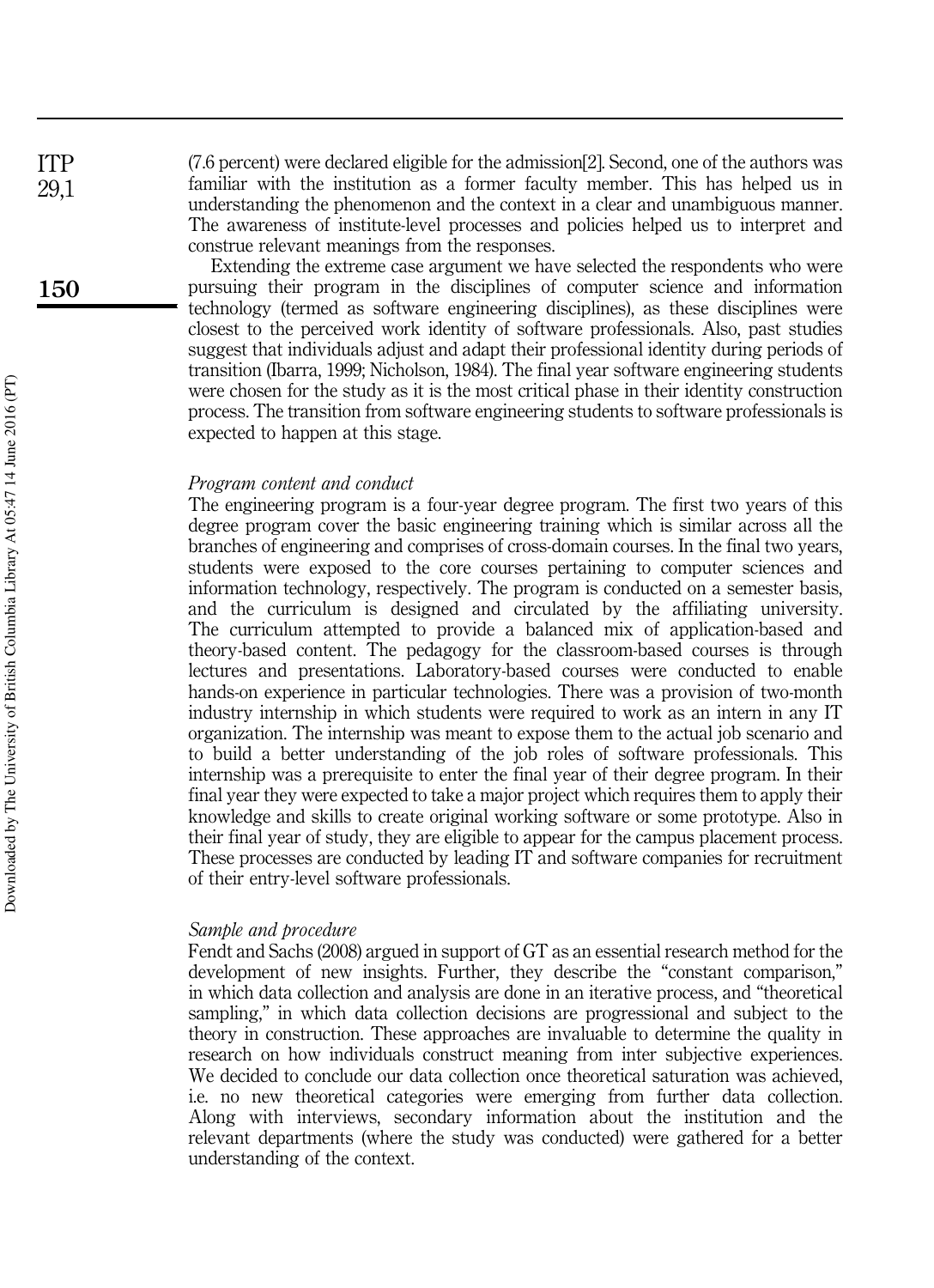Data collection was done through interviews. The average duration of the interviews was 45-60 minutes. A total of 24 respondents participated in this study and all of them were in the final year of their engineering program. Overall 55 interviews were conducted and the responses were verbatim transcribed within 24 hours of interviews conduction. Interviews were conducted in English language. All the respondents received their education in English and were proficient in both spoken and written language usage. It took us six months starting from August 2011 till January 2012 to conduct the interviews. Questions were framed to capture various key areas like their motivation to join the professional program, their aspirations, expectations and career objectives. Throughout, using open ended questions, we tried to understand the various elements of their identity construction such as self-assigned meaning, socialization and peer influence (refer Appendix 3 for sample questions). As suggested in GT methodology, data analysis and data collection were conducted simultaneously. As a result, several follow-up interviews were taken to ensure the validity of emerging theoretical categories. Multiple interviews have also enabled unbiased interpretation of the narratives (refer Appendix 1). On an average, every respondent was interviewed twice. We interviewed 16 male and eight female participants; average age of the participants was 22.5 years and average CGPA was 7 on a ten-point scale. All the respondents were employable and fulfilled the eligibility criteria for appearing in placement activities of leading IT recruiters.

#### *Data analysis*

In a desire to offer new insights to the process of identity construction among software engineering students, we followed the work of Gioia *et al.* (2010). They argued that a GT has to satisfy two fundamental purposes. One, it has to demonstrate the key themes that are identified and second, it has to reveal the dynamic relationships.

We followed the constant comparative method for our data analysis process (Glaser and Strauss, 1967). We analyzed our interview data in an iterative fashion, moving back and forth between transcribed data and the emergent categories. We adopted the stepwise process to generate theory in accordance with the four-stage approach explained by Glaser and Strauss (1967) and followed by other qualitative researchers in the context of professional identity construction (Ladge *et al.*, 2012; Pratt*et al.*, 2006). These four stages are comparing incidents applicable to each category; integrating categories and their properties; delimiting the theory; and writing the theory. We have included an example to illustrate the coding process adopted for data passages and narratives (refer Appendix 1).

We started our data analysis along with our data collection. The coding process followed after transcribing first five interviews. Sets of codes, based on similar incidents and opinions, were developed as they emerged from the transcriptions. For instance, respondents describing what they acquired as skills from their professional program were collated. All the similar responses such as "improved communication," "acquired team work skills," "better aptitude" were put into a common theoretical category. We employed an iterative process for fitting data into categories and verifying it with data continuously to modify or abandon categories.

We also deduced emotions and dispositions through the language they used and context they were referring to during their conversations. First-level key themes were then summarized into more abstract and normative theoretical categories. These categories evolved based on shared interpretations of data narrations among the coders. We resolved our disagreements through discussions, iterations of transcripts analysis and following the extant literature.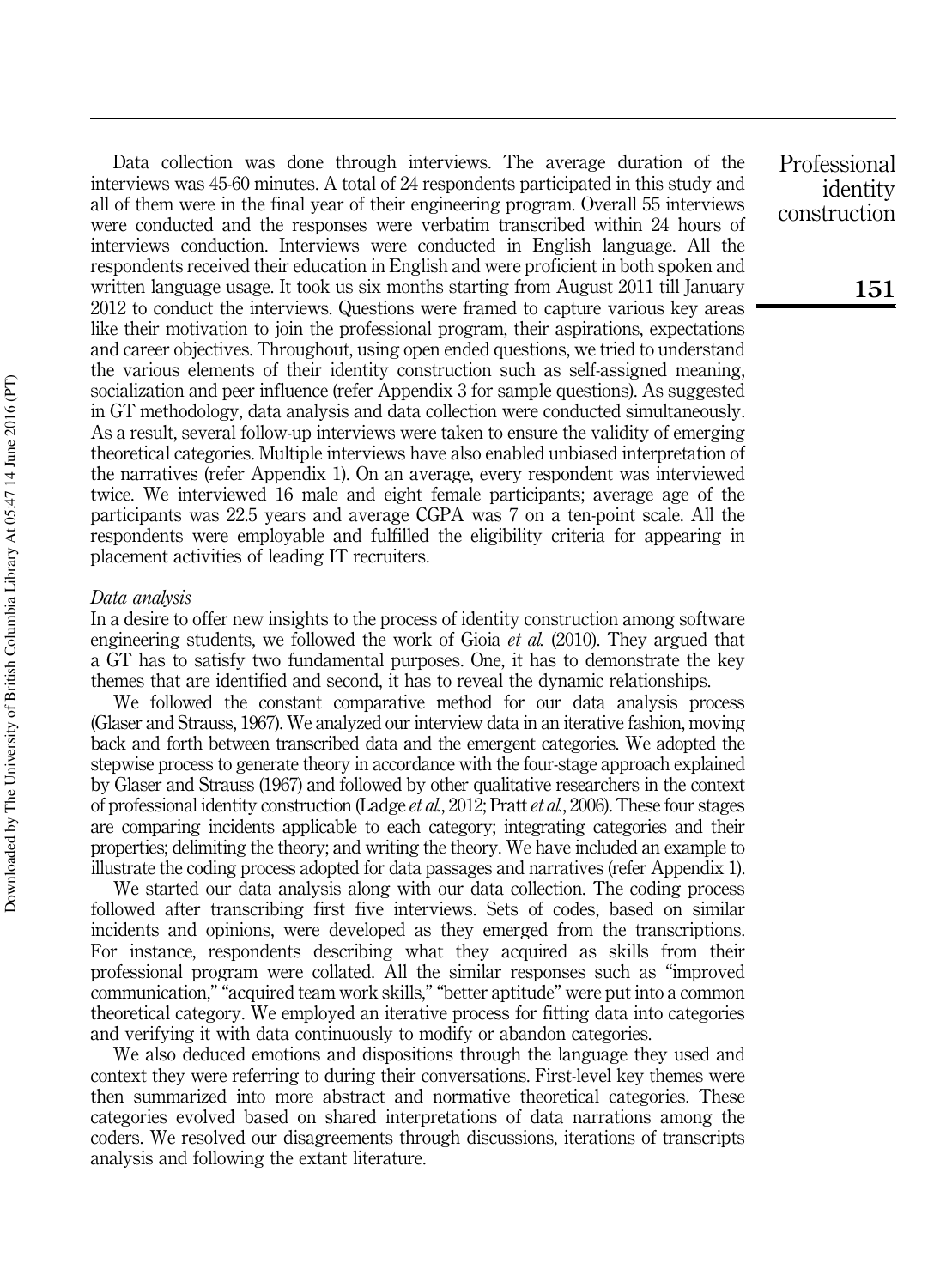We followed a thorough peer review process to ensure that the categories are naturally emerging from the data and is not affected by the biases and pre-existing conceptions of the researcher (refer Appendix 1). Identity morphing (see Figure 1), for instance, was identified as a theoretical phenomenon and the name, identity morphing was selected after discussions with our peers[3]. Further description of the data analysis process is illustrated in Figure A1.

#### Findings

Our findings show how software engineering students experience systematic changes in their professional identities during their professional program. In Figure 1, we present results of our data analysis process by illustrating categories of data in three levels of abstraction, as recommended in GT methodology. The figure also shows how we moved from early themes and codes to more conceptual and theoretically abstract categories. On the left hand side, the figure illustrates the broad theoretical



Figure 1. **aspirations** Illustration of data structure

Note: <sup>a</sup>Program relevancy refers to the relevance of the program for fulfilling their career

**Sources:** The illustration for this data structure diagram is adapted from Gioia and Thomas (1996), Pratt (2000) and Ladge *et al.* (2012)

152

ITP 29,1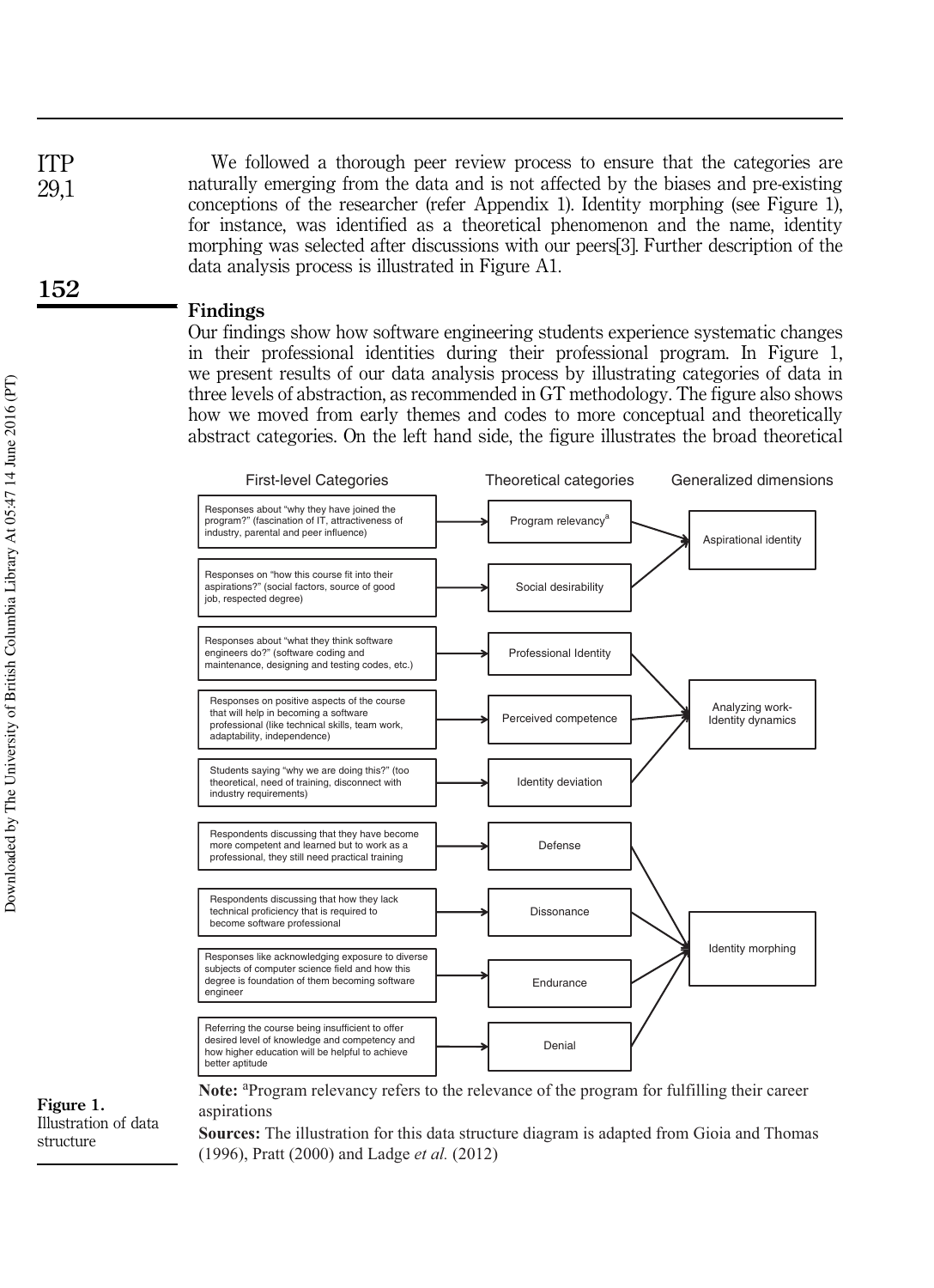categories and as we move rightwards the categories become more abstract to form the generalizable dimensions.

Our analysis indicated that the identity construction process is influenced by the students' evaluation of work-identity dynamics which might lead to some form of identity morphing. The details of the identity construction process are discussed in the subsequent sections of the paper.

#### *Entry-level motivation: aspirational identity*

Many of our participants accepted that the lucrative career option available in IT industry motivated them to join the program. Students perceived the program as a medium to access the growth opportunities available in IT industry. Entering a professional engineering program was explained as a promising career path. Placement services offered by top engineering institutes enable them to get a job offer before they complete their degree:

[...] diverse career options available in the engineering field made me interested in this degree [...] jobs are abundant and before getting our degree we end up getting job offers [...] (Respondent 9, male).

[…] IT offers better prospects in India as compared to other branches of engineering. Every year IT companies offer the maximum number of jobs and the salaries offered are also decent (Respondent 22, male).

These responses indicated that the students decided to join the professional education for benefits such as job prospects. The future opportunities and relative advantage of computer science and information technology streams over other engineering streams motivated them to choose this career path. In many cases career choices were not made on the basis of the existing capabilities and interests of the respondents but on the future prospects. We also found that social desirability and social acceptance play a role in determining students' career choices. The perception of social actors regarding career and profession impacted the decisions made by the students:

It is a program where everyone gets reasonable acceptances in the society […] all my cousins are settled in large MNCs […] I want my parents to be proud of me […] they want me to work in a top IT firm in some metro city […] when you work in sophisticated offices and live in metropolitan cities, people think you must be doing something great […] (Respondent 14, female).

Some of our participants admitted that peer pressure and parental influence impacted their decision of choosing the present professional education and subsequent career. We found that families of the participants played an important role in deciding the careerand education-related choices of the students. The majority of the participants received funds from their families for pursuing their studies. One of the respondents put it during one of the conversations, "My father is an engineer […] I was always inspired to be one." Many participants in our study mentioned that they followed what programs their friends and classmates were joining. There were certain participants who responded that at the time of choosing this program, they had a very limited role in taking the decision, and the decision was made primarily by parents or guardians in their respective families:

[...] Because everyone in my friend circle was joining this program, I joined this program. Also, at the time of choosing this program, I have no knowledge about other fields and options. My parents also wanted me to join a program where I have better future prospects (Respondent 19, male).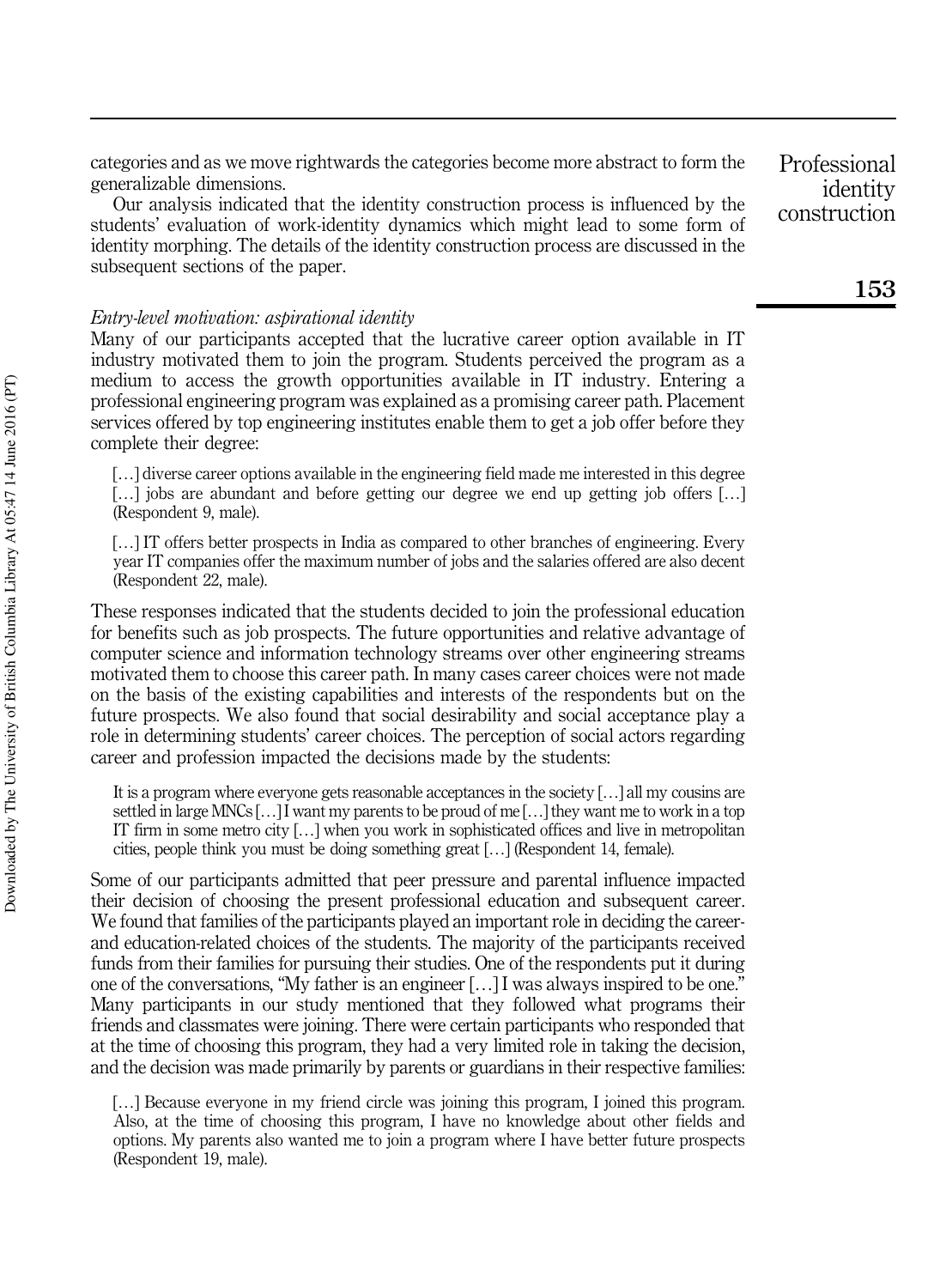[...] during my senior secondary education my father always use to tell me to prepare for engineering entrance exam […] I did well and join the program as soon as my results were declared (Respondent 7, male).

When asked about the content of the professional program, most of the students agreed that at the time of joining they did not have much knowledge about what they will be learning. However, there were a fair number of responses where students attributed their inherent interest in IT and computer science engineering as a reason to opt this profession:

I was always a computer enthusiast […] even in school, I was among the best performers.

[...] back in senior secondary my teachers use to tell me that I will be very successful in IT [...] my codes were always error free and I use to enjoy experimenting with programming languages (Respondent 4, male).

We concluded from the responses that opting software profession as their career choice was affected by multiple factors. We grouped these factors into the theoretical category of aspirational identity (see Figure 1). We found individual interest and career preferences, social desirability and peer pressure as a significant source of aspirational identity. The responses also indicated that the students have different understanding of the program they were joining and their expectation of the program were also varied. We expect that these individual-level differences will lead to difference in their professional identity construction process.

#### *Analyzing work-identity dynamics*

*Professional identity*. Over the course of their professional program, students develop an understanding of the profession. We found that each respondent had a very similar notion about the profession. They mentioned that a typical software professional is responsible for developing and maintaining software systems and also supporting organizational functions that enable development of software systems. The internship program has also helped them in constructing the job description of software professionals. They ascribed a shared meaning of "professional identity" among themselves. The construction of their professional identity was affected by the evaluation of the similarities between their own understandings of software professionals and their present professional experiences.

This identity kept evolving over the duration of their professional education. Although their notion toward what a software professional does was similar, they differed much on how they perceive their own professional identities. There were instances where their expressed opinions were contrasting and even mutually antagonistic:

[...] I do not understand why there is so much of dissatisfaction among some of my class mates […] whatever we are studying is going to be the foundation of our knowledge in our professional lives ahead (Respondent 22, male).

On the other hand, there were responses which were critical toward the courses taught to them. These contrasting views indicated that exposure to identical environment and resources might not lead to similar identity construction. Despite sharing a similar understanding of professional identity, identity construction was charting an entirely different path among these respondents:

[...] some of us think that reading books and performing in exams is enough for becoming a professional […] this program clearly lacks in professional perspective (Respondent 15, male).

154

ITP 29,1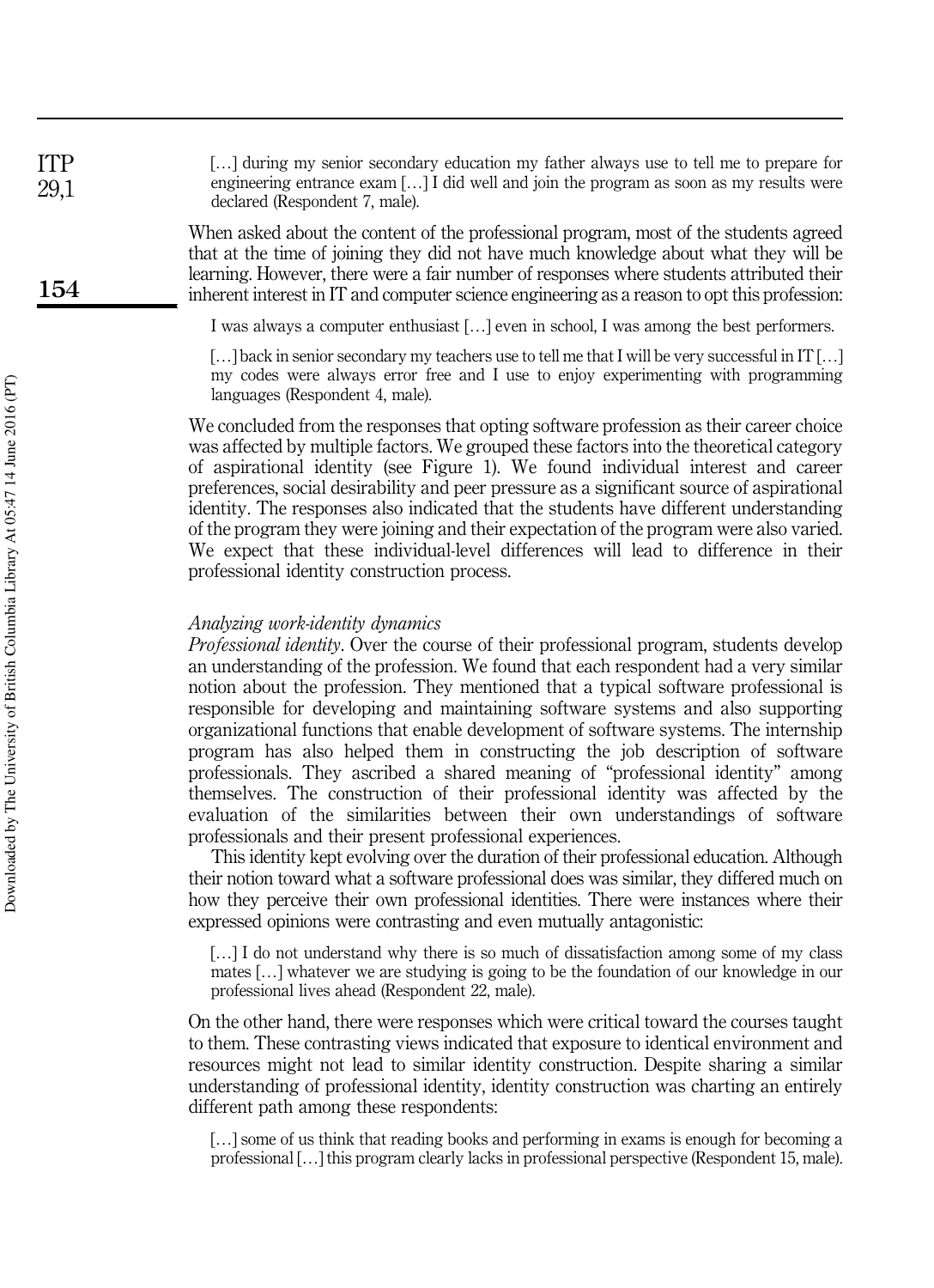*Perceived competence*. Perceptions regarding the acquired skills and competences affected the sense-making process of the respondents:

My branch of study being IT, I became aware of the leading technologies and their underlying concepts. After joining this program my outlook towards work took a technical leap and things were clearer from a technical point of view. I feel more confident professionally […] (Respondent 17, female).

I gained knowledge about different programming languages and softwares, their development and implementation […] I can say that I have acquired a lot of professional and personal level skills that will stay with me always (Respondent 23, Male).

We found perceived competence as a bridging factor in the professional identity construction process. A more detailed description of the role of perceived competence in professional identity construction is discussed in the following sections.

*Identity deviation*. It was evident from the data that there was a clear dynamics between their perception about what a software professional does and what they were learning. Data were able to explain how their entry-level expectations differ from what they were encountering in this program. They derive the understanding of their own professional identity with the help of their work-identity comparisons. These comparisons were made between their observed work-role of software professionals with what they were experiencing in this program. The comparison was made to determine whether this program is sufficient in providing the skills and competencies required to become a software professional.

Students customize and modify their identities to accommodate the differences they observed in their expectations and receivables while pursuing their professional program. These changes were adopted differently by different respondents and probably can be attributed to distinctiveness in their individual-level perceptions and values. It also reciprocated to the initial-level expectations of each respondent. The conflict between the perceived identity of a software professional and their own professional identities was clearly observed; however, few respondents undermined the dissonance and discussed perceived competence as an enriching factor for their professional identities:

Got to learn few interesting and technical subjects, and developed a better technical acumen. I am not saying that I have complete professional knowledge, but I possess basic knowledge of core subjects like programming languages and databases, I have derived some technical expertise in different areas and I believe it will help me in enhancing my knowledge (Respondent 11, male).

I am a more independent person when it comes to developing computer programs and solving queries (Respondent 23, male).

Table I through data illustrations exhibits the role of perceived competence across the identity morphing categories. It is evident from Table I that higher levels of perceived competence result in less severe identity modifications. There were cases where participants were able to partially resolve or could not resolve the conflicts which lead to significant identity modifications. As discussed in detail in the later section of this paper, few of the respondents denied their professional identity and admitted that they lack the practical knowledge, and they need a comprehensive training to understand professional aspects of the job.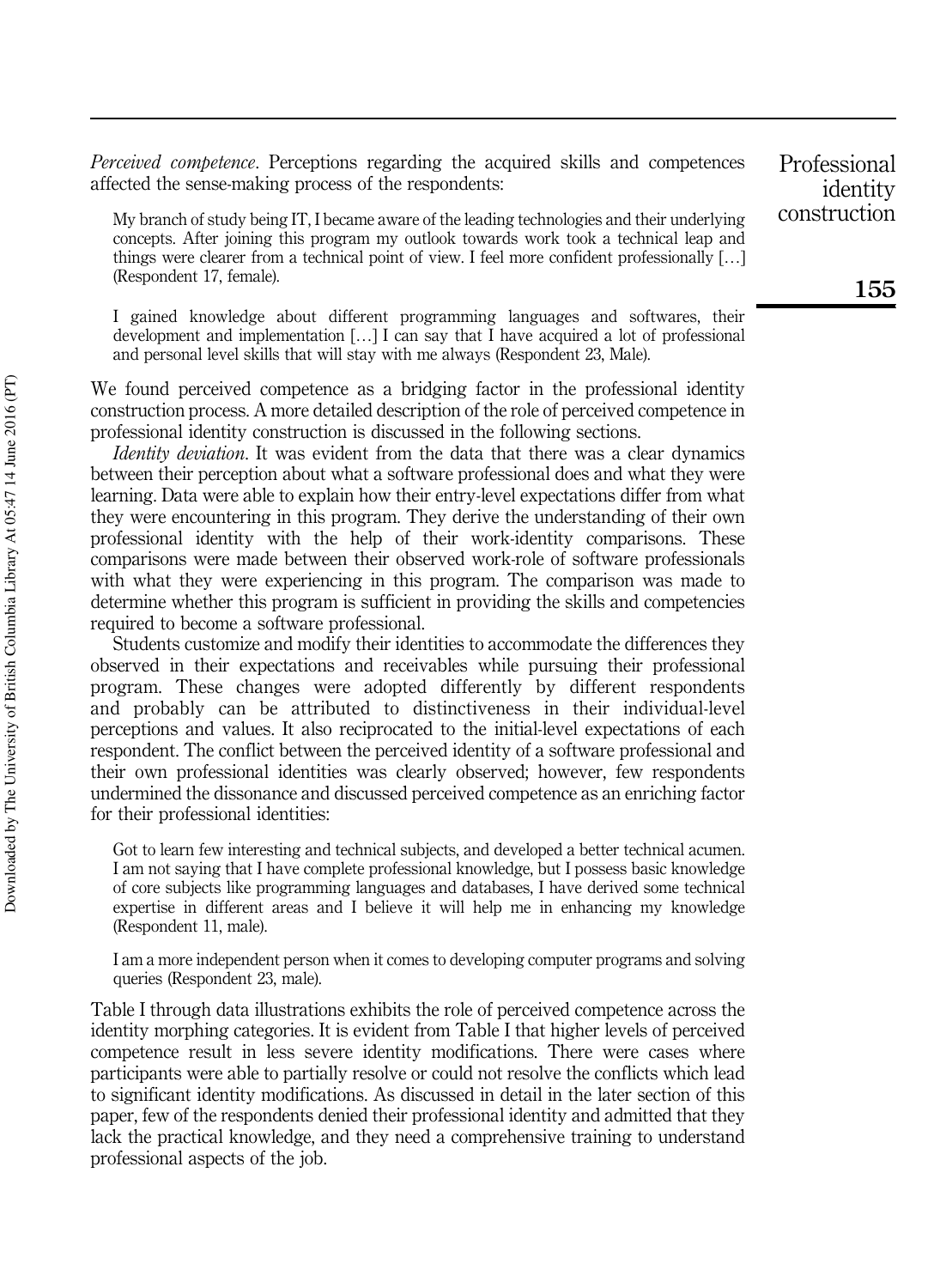| <b>ITP</b><br>29,1                                                                                                                                                                                                                                                                                                                                                                                                                                                                                                                                      | Work<br>dynamics                                                                                                       | Identity defence                                                                                                                                                                                         | Identity dissonance                                                                                                                                                                                         | Identity endurance                                                                                                                                                          | Identity denial                                                                                                                                                                                                                                                                                                                                                     |  |  |
|---------------------------------------------------------------------------------------------------------------------------------------------------------------------------------------------------------------------------------------------------------------------------------------------------------------------------------------------------------------------------------------------------------------------------------------------------------------------------------------------------------------------------------------------------------|------------------------------------------------------------------------------------------------------------------------|----------------------------------------------------------------------------------------------------------------------------------------------------------------------------------------------------------|-------------------------------------------------------------------------------------------------------------------------------------------------------------------------------------------------------------|-----------------------------------------------------------------------------------------------------------------------------------------------------------------------------|---------------------------------------------------------------------------------------------------------------------------------------------------------------------------------------------------------------------------------------------------------------------------------------------------------------------------------------------------------------------|--|--|
| Perceived<br>"All IT companies"<br>competence now days provide<br>corporate trainings<br>[] our academic<br>156<br>background will be<br>helpful to better<br>understand those<br>trainings $[\dots]$ "<br>"We have got<br>domain knowledge<br>and without that I<br>don't think anybody<br>can understand<br>advance<br>technologies"<br>Identity<br>$\lbrack\!\lbrack\ldots\rbrack\!\rbrack$ after<br>deviation<br>completing this<br>course and with<br>some training in<br>practical aspects I<br>can grow as a<br>successful software<br>engineer" |                                                                                                                        |                                                                                                                                                                                                          | "[] without proper<br>training I don't think<br>we possess the skill<br>set required for<br>the job"                                                                                                        | "[] That the course<br>offered us enough<br>$\left[ \ldots \right]$ I think that we<br>are trained enough<br>to enter the market<br>and enhance our<br>innovative pursuits" | "In future after<br>certain higher<br>knowledge and skills studies, I think I will<br>be able to enhance<br>my career prospects<br>Right now I don't<br>think I have<br>sufficient skills to<br>pursue the career of<br>a software engineer"<br>"I think I have not<br>learned much in past<br>four years [] not<br>enough to become<br>a software<br>professional" |  |  |
|                                                                                                                                                                                                                                                                                                                                                                                                                                                                                                                                                         |                                                                                                                        |                                                                                                                                                                                                          | "We should be<br>spending more time<br>in labs rather than<br>reading text books"                                                                                                                           | "This program has<br>given me first<br>exposure to the<br>divergent field of<br>information<br>technologies [] at<br>least now I am<br>confident to enter the<br>field"     |                                                                                                                                                                                                                                                                                                                                                                     |  |  |
|                                                                                                                                                                                                                                                                                                                                                                                                                                                                                                                                                         | "Yes [] very close<br>to becoming a<br>professional<br>software engineer<br>but still quite far<br>from an actual one" | "Yes [] I think I am "I am more<br>on my way to<br>become a full fledged<br>software engineer<br>$\left[\ldots\right]$ right now with<br>this degree I have<br>just taken the<br>first step $[\ldots]$ " | interested in<br>research work and<br>studying about new<br>concepts, so I would<br>like to carry my<br>work in the research<br>field rather than<br>doing a $9-5$ job of a                                 |                                                                                                                                                                             |                                                                                                                                                                                                                                                                                                                                                                     |  |  |
| Table I.<br>Work dynamics and<br>identity deviation<br>during the course of<br>their professional<br>program                                                                                                                                                                                                                                                                                                                                                                                                                                            |                                                                                                                        | "We are eligible and<br>able to learn<br>everything that is<br>required to become<br>an IT professional"                                                                                                 | "I do not think I am a "[] it is our<br>software engineer yet engineering degree<br>[] I need to learn a that makes us a<br>lot of coding and the software engineer"<br>real things before<br>becoming one" |                                                                                                                                                                             | software engineer"<br>"[] if I can choose<br>any other career to<br>earn my living I<br>would gladly do $[\ldots]$ "                                                                                                                                                                                                                                                |  |  |

#### *Identity morphing*

The adaptation of identity has been studied in different contexts (Ibarra, 1999; Pratt, 2000; Pratt *et al.*, 2006). However the process of adaptation differs in different context and among different respondents. In the present study, we found that deviations observed in their professional identity construction resulted in different forms of identity adaptation. These adaptations termed as identity morphing lead to the construction of their provisional professional identities. Based on the study, we describe "identity morphing" as the process of modification of identities in order to adapt to work-identity conflicts. These modifications can be positive or negative, and it varies in its magnitude. Some modifications can be severe and can cause devaluation of one's professional identity. Identity morphing is the result of the conflicts observed between the work they would be doing and their sense of professional identity. Respondent tried to resolve these identity violations or conflicts by identifying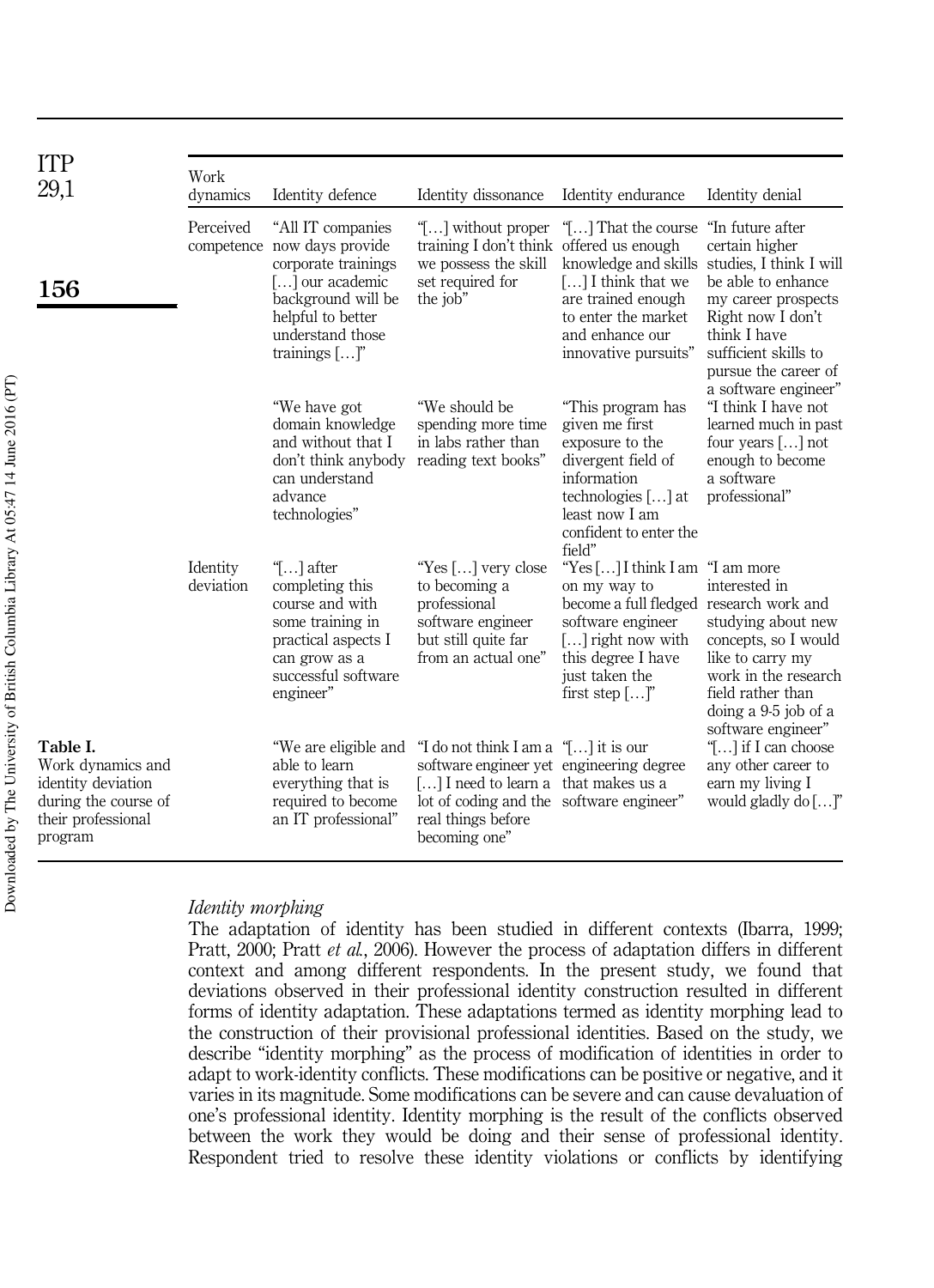bridging factors (such as self-efficacy, perceived competency) to achieve identity congruence. The success or failure of this identity management might lead to various forms of identity morphing. In the following sections, we have discussed different categories of identity morphing among the respondents.

*Identity defense*. As we have already discussed, students experience identity violations and these violations lead to adaptation and systematic change in their identities. One of the ways in which the respondents exhibited their identity was the process of defending their identity construction. They achieve this by acknowledging the significance of their academic program. Some of the participants in our study stated that they have derived a certain level of competency which will help them to evolve as an IT professional. They explained that the program has given them the opportunity to formally acquire domain knowledge of their profession, such as operating systems and programming languages. The identity construction was not very strong among these respondents, but they were not undervaluing their identities. Their statements confirmed their identities as software professionals. Despite accepting the relevance, this set of respondents shared their concerns about the coverage of the program design. The students acknowledged the fact that the program is rich in academic aspects, but lack technical and practical exposure. However, they offset this fact by stating that some training can help them to become software professionals and the course will be fundamental for their evolvement:

I derived particular domain knowledge from this program which I am interested in and which I believe that I can work upon. Here nobody is getting trained for the job so maybe right now I am not good as a professional, but I will be after some on the job trainings. Education should develop a certain aptitude in you so that you can survive in any work environment. In IT industry whatever you learn is never going to be sufficient. New technologies will keep coming so it is better that you be prepared with the ability to learn advance technologies. So despite lacking in many dimensions, this program in a way seems helpful in building a foundation by offering essential courses like databases and operating systems (Respondent 1, male).

This example demonstrates the affirmation of professional identity along with the confession that they lack in a few aspects to become an actual software professional. Few participants shared that there should be some avenues where they can get the opportunity to understand the profession:

I think during the program, we should have some industrial visits each year […] so that we can interact with people in companies which might help us to know more about the work environment of industry (Respondent 9, male).

We noticed divergences when their expectations were not met by the program. They resolve these conflicts by admitting the need for additional training, but not by undermining the significance of the program in their future professional careers. However, we observed that these expectations were not deterring their professional identity construction. In sum, our finding suggests that despite acknowledging the inadequacies, respondents in this category defended their identities by suggesting that further training and professional exposure will address their requirements.

*Identity dissonance*. Many of our participants discussed the insufficiency in their education program. There were responses which were directed toward the dissonance in identity construction. They were disappointed by the nature of the professional program and explained how this program was inadequate to train them as software professionals. Since they had exposure to the actual work settings through internship programs, they were able to make comparisons between the knowledge they were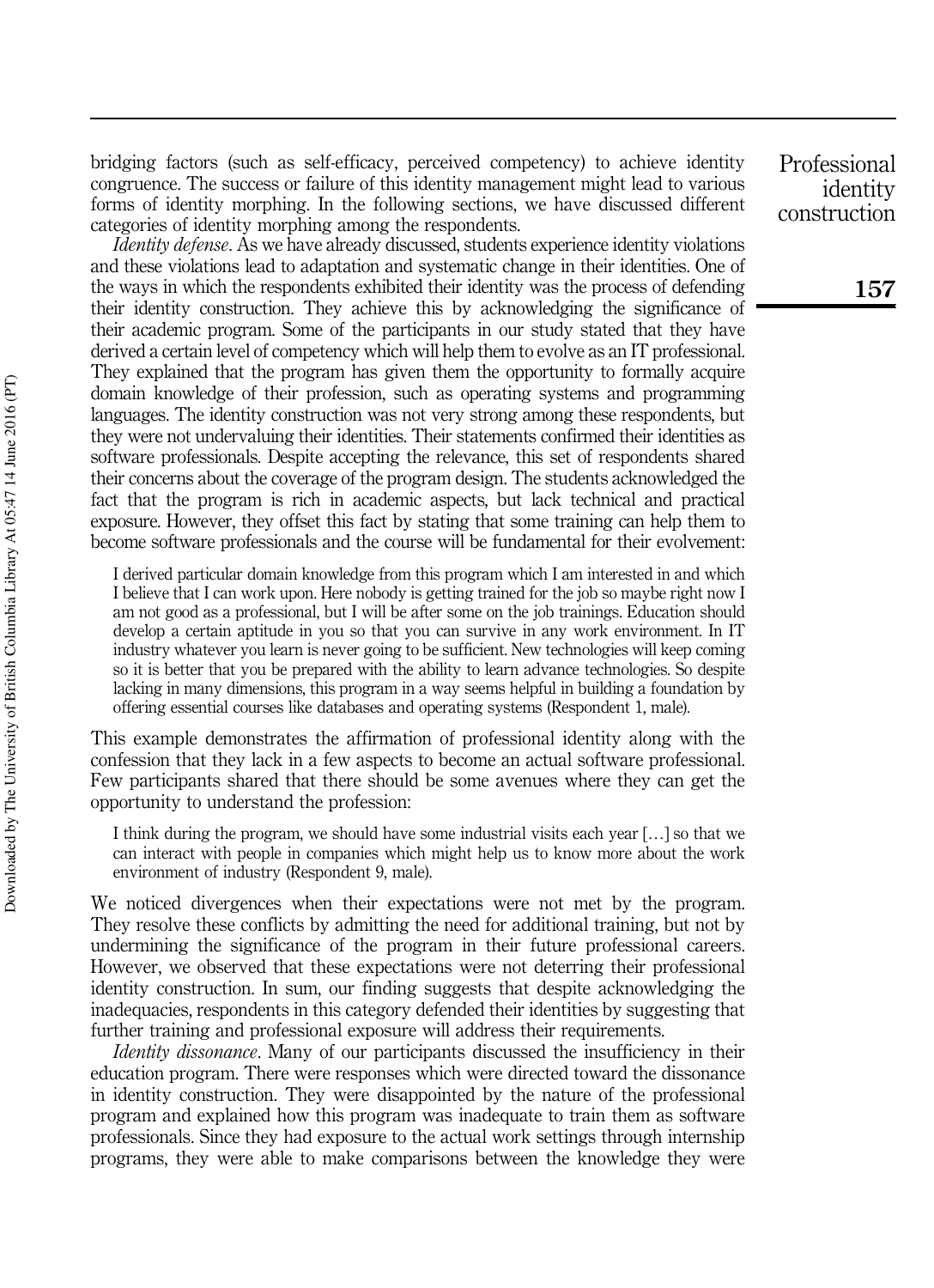acquiring and the skills they expected to gain. Participants also pointed out the lack of practical exposure and asserted that the curriculum is not appropriate for training software professionals:

> If we go into the details of the curriculum it seems that it offers everything in order to become a good software professional. But the course content is stale. It does not focus on new technologies, and technical and practical aspects of knowledge are extremely ignored (Respondent 13, male).

The respondents, however, do not reject their professional identity altogether, but realized the need for further reinforcement. They acknowledged various unmet expectations from the program, but their identity construction as a software professional was not entirely faltered by this. In order to support their identity construction many participants pursued different options. They stated that some professional certification and trainings can help them build their confidence as prospective software professionals:

[...] Labs should be conducted by professionals [...] why they (the institute) do not consider providing training for JAVA and databases certification. Our course syllabus does not require us to experiment with the codes and think creatively. These certifications are difficult to crack so you have to learn many newer dimensions of technologies and programming. At least then we will feel confident in handling the problems that we have to face once we start working as software professionals (Respondent 20, male).

These students were satisfied with their decision of pursuing this program as they mentioned that the program is a preliminary requirement to become a software professional. We can say that in some ways they conceive the program as consequential to their career choices:

[...] engineering now a days is a minimum requirement to apply for a software professional job […] this program has given me an edge over other non technical applicants […] (Respondent 16, male).

*Identity endurance*. There were participants who exhibited reinforcement of their professional identities. These participants expressed their trust on the program and we found that identity construction among such respondents was positive. They accepted that academic concepts and rigor were relevant in their transformation as software professionals. These participants believed that learning these courses even in purely academic context has added value and it will help them to acquire desired skills to become a professional. Respondents also mentioned that the four-year program was extremely rigorous, and they have acquired other skills such as team work, discipline and better time management. They acknowledged that the program has enhanced their problem-solving skills and helped them to develop divergent perspectives to analyze a situation:

[...] We have spent our four years to earn this degree [...] every semester we have to pass many credits (of coursework) and practical exams. We have worked hard for it and we have improved. We can face problems with more confidence […] we can address lots of technical issues without getting ruffled. I, and many of my friends believe, that we can do anything in life in a somewhat better way. We are going to be successful in the IT industry as software professionals (Respondent 22, male).

They pointed out that studying the professional program in a diligent way has helped them to achieve a sound grounding and a better technical acumen to become a software professional.

ITP 29,1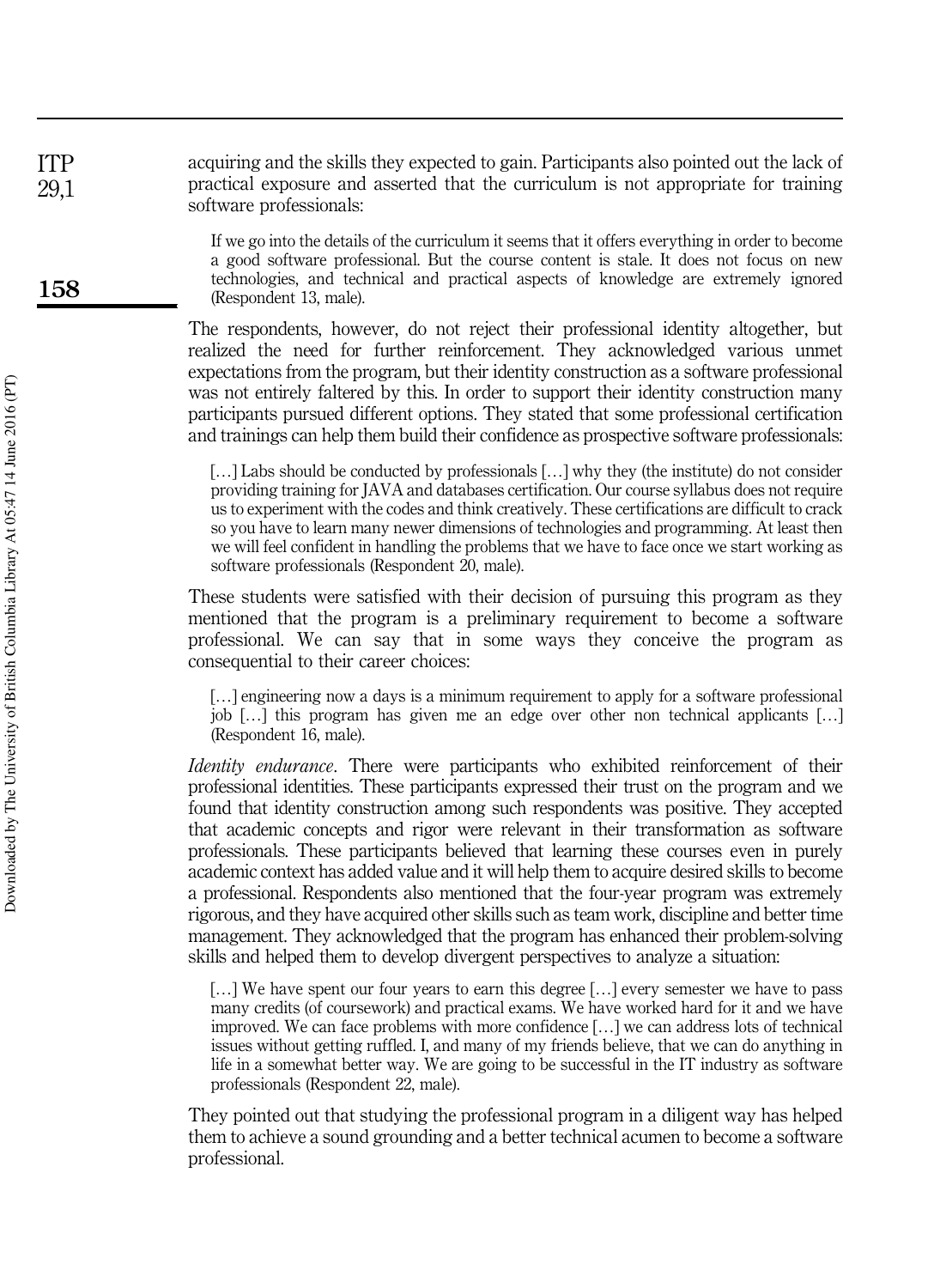We found that this set of respondents has justified their professional identities by strengthening the value of the academic knowledge and technical skills derived from the program.

*Identity denial*. Finally, one of the identity adaptations that emerged from our data analysis was about rejecting the relevance and value of the program and even denying themselves as software professionals. They expressed that following their careers in the software field is not what they were expecting, and few of them even denounced the idea of becoming a software professional:

I am more interested in research work and studying about new concepts, so I would like to carry my work in the research field rather than doing a 9-to-5 job of a software professional (Respondent 14, female).

We were interested to understand the reason behind their decision of rejecting their software profession even before actually joining any software organization. Many participants in our study responded that through internship they have got a reasonable idea of the nature of the job. They shared that they understood what a software professional is expected to deliver. They also mentioned that discussions with their seniors have also helped them in arriving at these conclusions:

In our internships we actually work in the identical environment with actual software professionals, we were put into projects so we have a fair idea of what we will be doing once we join. So it is not like an uninformed decision. I have decided not to start my career with this job (Respondent 2, male).

I have talked to many of my seniors and that has helped me in reaching at the conclusion that I might not be a good fit for the job of a software professional (Respondent 6, male).

Some of the respondents mentioned that further education can help them to decide on their career. These respondents did not develop their professional identities from the sources used by other respondents. In the previous section we have discussed that many respondents derived their sense of professional identity from sources such as competency achieved by joining the program, experiences gained from the internships and interactions with alumni. However the respondents of the present category did not acknowledge the significance of any such source. They also expressed disorientation toward their career choices and shared that they were not able to choose a desired career path:

In future, after certain higher studies, I think I will be able to enhance my career prospects. Right now I don't think I have sufficient skills to pursue the career of a software engineer (Respondent 18, female).

This group did not identify with other participants, and unlike others who were concentrating on getting employment, they were thinking about other alternatives and career choices. Some respondents shared their intention to join the industry because of lack of other opportunities. Few respondents also cited supporting family or educational loan as a reason to join the profession:

[...] at this time I see IT as my only possibility  $[\,\ldots]$  I do not have any other choice  $[\,\ldots]$ , do not have funds for further studies also (Respondent 10, male).

When I joined this program everybody convinced me that it is a promising career. I don't consider myself as a very technology oriented person, but somehow I choose to become a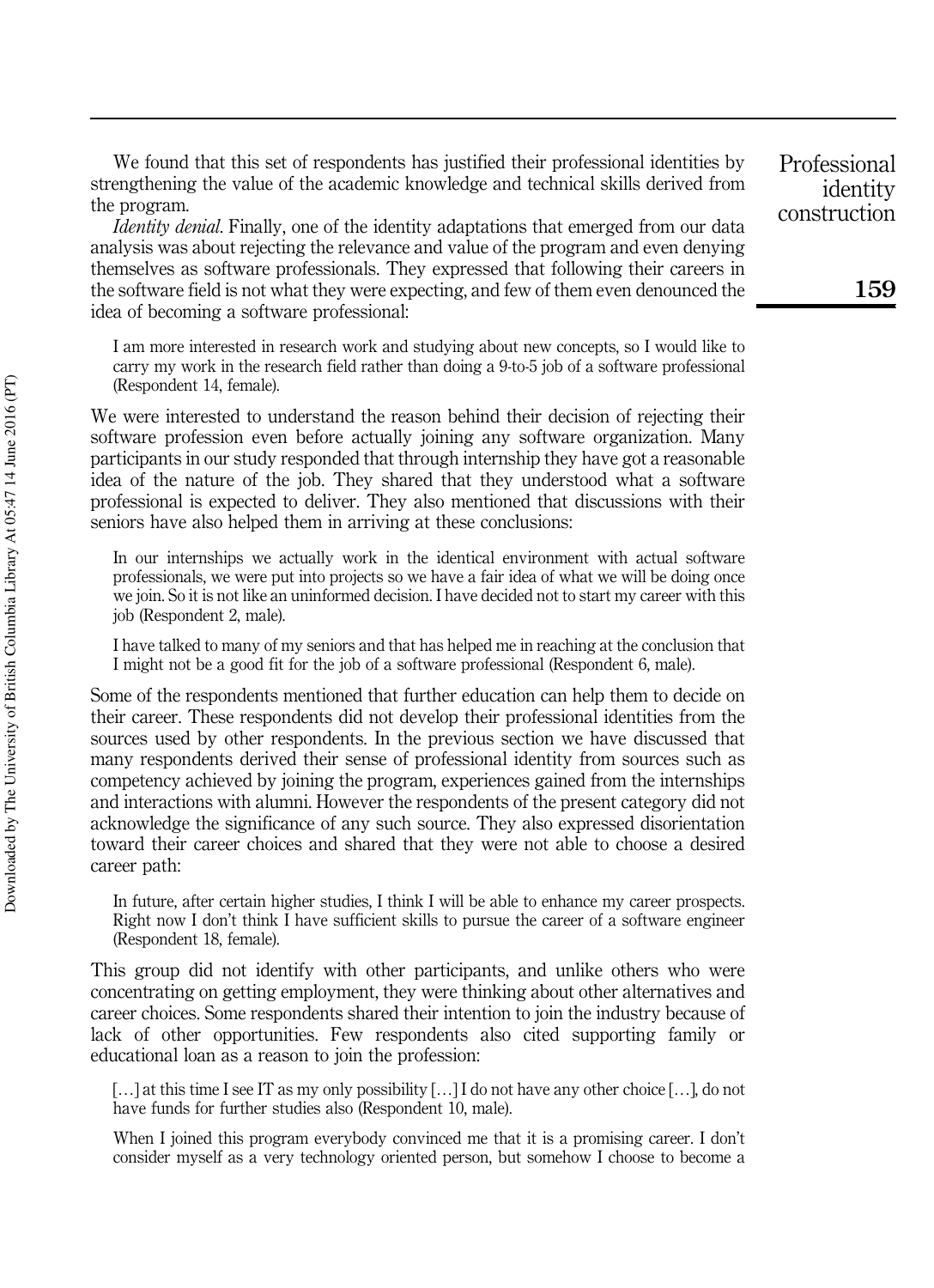software professional. Eventually my parent's expectations are important to me. They took a loan for my education as the costs were high […] now I have a loan to pay back […] I want a job right now […] but I know I will like to quit as soon as I can (Respondent 8, male).

This set of responses actually signifies a change in their initial decision of becoming a software engineer. It is an intriguing observation as it indicates that the vocational choices can be altered under non-favorable situations.

#### *Conceptual framework for identity morphing process*

While analyzing data and developing categories we observed that, despite similar contextual settings, our respondents adapted different paths to form and modify their professional identities. Some participants defended their identity by finding value in the professional program they were pursuing, while on the other hand, some participants devalued their identity and showed severe dissonance in their identity construction process. The process we observed was at the individual level. In this way, our study contributes to the body of literature which explores the process of identity construction among individuals in a social context (Dickie, 2003; Ibarra, 1999; Sveningsson and Alvesson, 2003; Van Maanen, 1997).

Figure 2 presents the phenomenon through the aggregate dimensions extracted from the GT and how these dimension relate to explain the process of professional identity construction. The interviews, information from the secondary sources and the literature were the basis of integrating data into theoretical concepts. We demonstrate that the construction of professional identity is a continuous process which involves continuous work-identity assessments. These assessments were influenced by the interplay between an individual's perceptions and experienced violations of professional identity. Literature suggests that individuals use their identities as a source to assign meaning to their work (Weick, 1995). On the grounds of their understanding of professional identity, the participants were able to assess the meaningfulness of their work. For example, they evaluated the usefulness and relevance of the engineering program in their transition as software professionals.



Figure 2. Developing the framework for the identity morphing process

160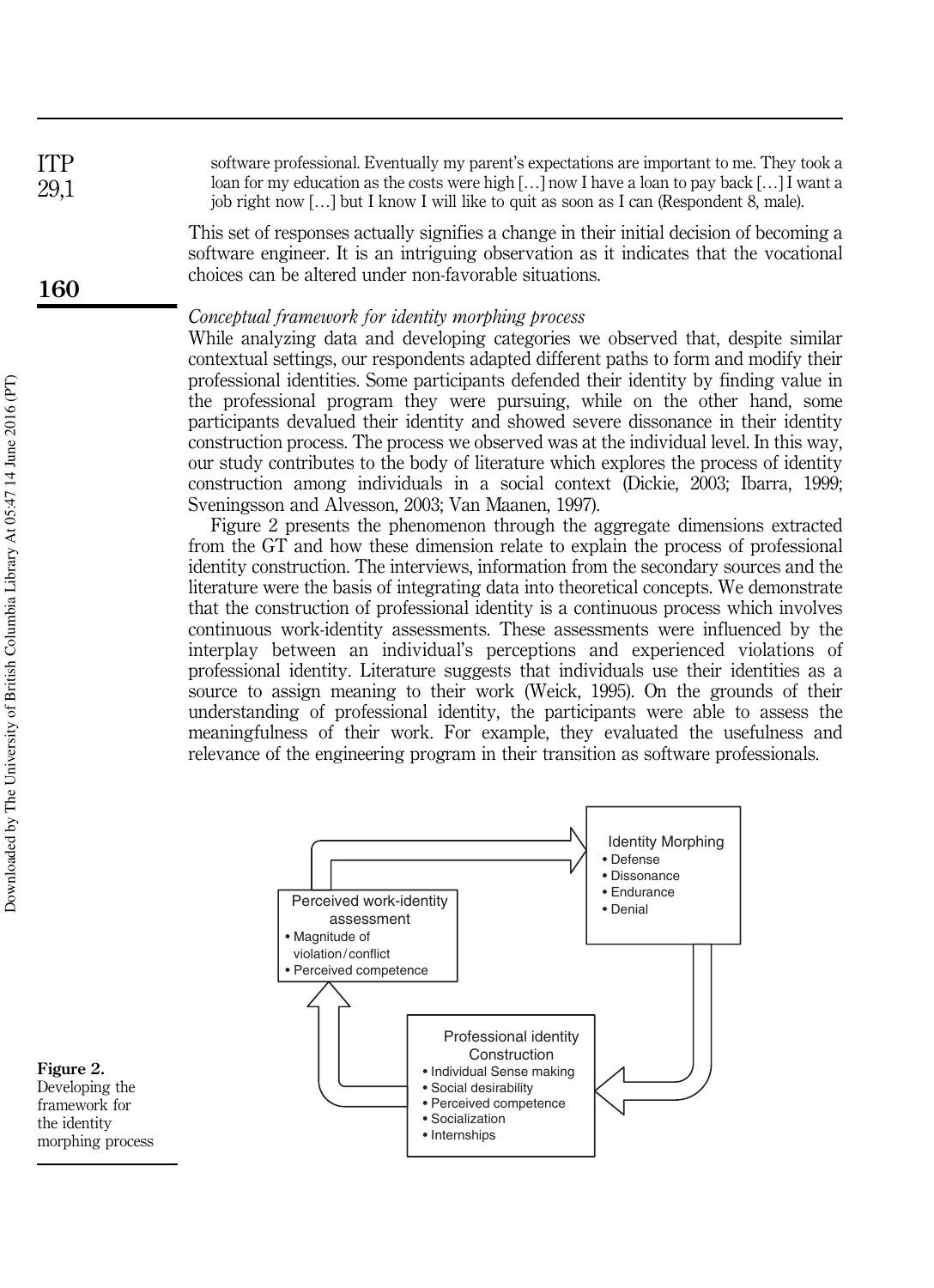#### Discussion

The identity of an individual passes through many stages, making transitions from one role to another (Ashforth, 2001; Hall, 1968, 1995; Nicholson, 1984). There are events and activities that characterize these transitions such as completing the education and joining an organization. The present study suggests that derived self-esteem and perceived competence influence the identity transition of an individual. As we found in our data, individuals having higher levels of perceived competencies, derived from their graduate program experienced lesser conflict in their identity construction process. To illustrate: individuals, who experienced identity denial, expressed significant amount of distrust on their education. On the other hand, identity defense demonstrated that the professional identity construction of the students is not violated by the subjected conflict. The violations in the identity construction process were observed as a result of the continuous evaluations of "what they should do" and "what they were doing." In response to these violations participants modify their identities through identity morphing and the nature of morphing depends upon their self-assigned meanings and their perceived competence. The identity morphing contributes in the construction of a revised professional identity.

The magnitude of the identity conflict determines the path through which identities are constructed. For example, if the conflicts or the violations are substantially large, students can respond by rejecting the professional identity altogether as seen in the process of identity denial. These adjustments to the professional identity might be temporary adaptations and we propose that in the long run the identity construction of these students might take a different course. Sveningsson and Alvesson (2003) argued that "[…] individuals create several more or less contradictory and often changing identities rather than one stable, continuous and secure identity." It will be interesting to find out the changes in professional identity after they join an organization. Further study on this account might provide more insights into the process of identity construction of software professionals. Our study contributes to the prevailing work on professional identity construction by not only exploring the underlying process, but also in identifying the factors which facilitate the construction of a positive identity. Thus, the present study advises to ensure positive identity construction among students as their future professional identity will be closely related to their previous identity conceptions cultivated during their years of education.

#### *Implications for theory*

The present study contributes to theory by addressing three major issues. First, by explaining how identities are constructed at the time of professional education; second, it examines the factors that influence the process of identity construction and thus explains the situations that lead to the conflict in identities. Third, it explores the ways through which the conflict in identity gets resolved. Our findings contribute to the stream of literature which explores the professional identity construction among software engineering students. Despite the significance of education in the life of a software professional (Kling, 2003), the process of identity construction during the education years has not much been explored (Hall, 1968). In fact, researchers highlighted the need to study the process of identity construction during transitions (Ibarra, 1999; Pratt, 2000). The present study contributes to software professional research by building a grounded theoretical explanation of how identities are formed among the software engineering students who are in the phase of a transition into the role of software professionals. The iterative data collection and constant comparative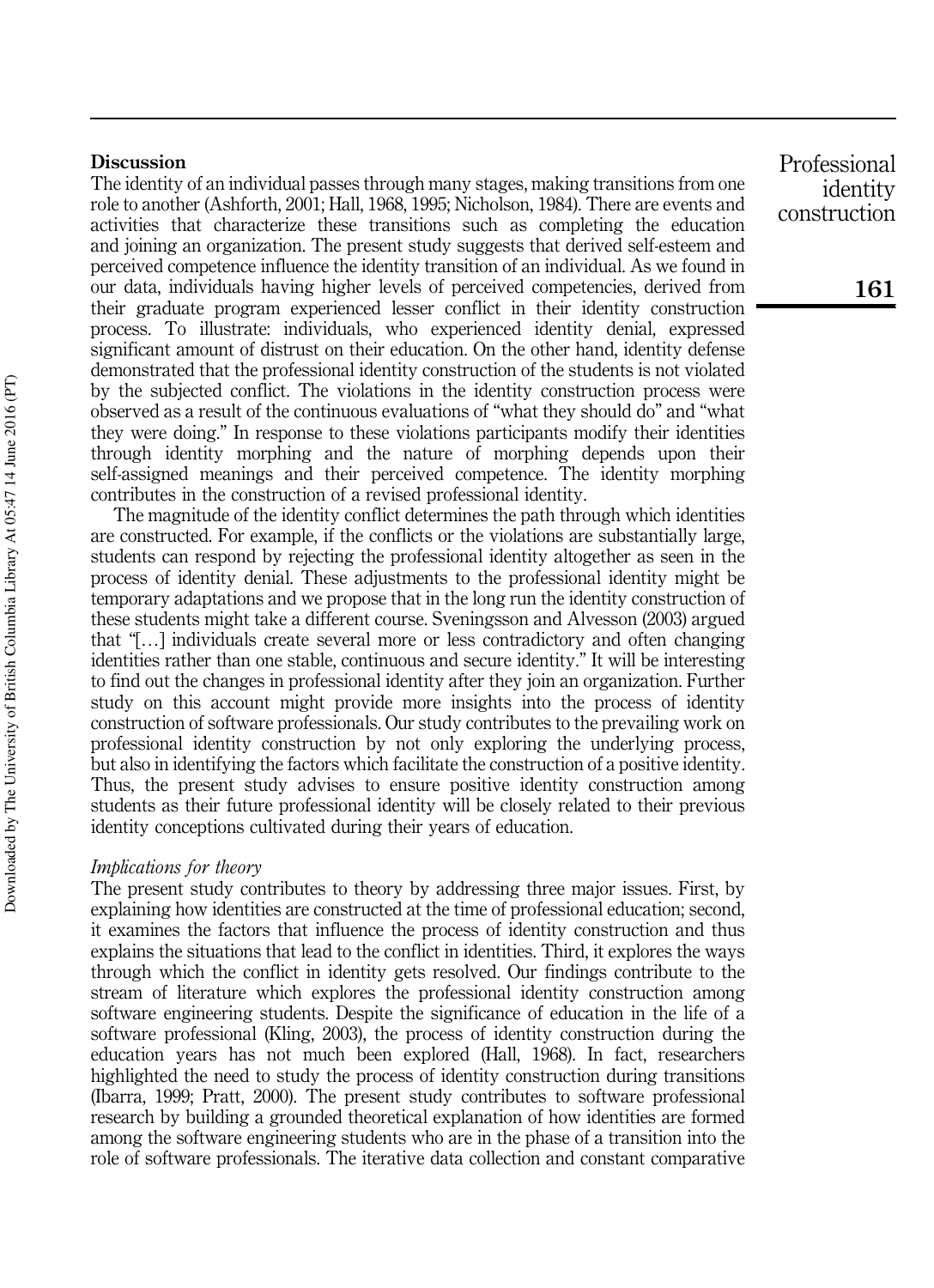method helped us in gaining insights about different type of identity negotiations among the students during the phase of identity transition. We explored how these identities are modified and adapted according to the perceived significance of their academic program. The conflict between expectations and experiences is resolved by the process of identity morphing. Identity morphing is a process through which identities are customized based on various internal and external factors.

We explored opinions and expressions of the final year students, which define their understanding of professional identity and often lead to identity negotiations due to observed conflicts between their expectations and experienced reality. While examining various factors that lead to these identity negotiations, we found that factors like individual career aspiration and perceived competency can pave the path for identity construction.

Different categories of identity morphing provide information about the nature of identity construction which may be positive or non-positive. Positive identity enhances the capacity to deal with adversity and stress (Hobfoll, 1989), facilitates individuals' access to different knowledge domains, thus fosters creativity (Cheng *et al.*, 2008), provides a vehicle for learning from different cultural experiences, enhances work processes (Ely and Thomas, 2001), and promotes adaptation to new work settings (Beyer and Hannah, 2002). Positive work-related identity uncovers different pathways through which identity construction can build social resources for individuals (Dutton *et al.*, 2010), which provides strength to endure stress and hardship (Baker, 2000; Burt, 2000) and to take on new and demanding challenges (Higgins and Kram, 2001; Ragins and Kram, 2007).

Identity endurance, for instance, aid the students imbibe competency to define a "worthy" self-meaning (Dutton *et al.*, 2010). This in turn helps the students to construe a valuable and favorable sense of self. Another inference can be drawn from identity denial. In this category students develop a non-positive professional identity. Studies focussed on work-related identities (i.e. occupational identity, professional identity, organizational identity, etc.) demonstrate that individuals wish to construct positive identities in their work domain (Gecas, 1982; Turner, 1982). These positive identities infuse meaningfulness in individual's work. The absence of a positive identity might reduce commitment toward one's profession, sense of self-worth and the capabilities to manage stress. The study is conducted among final year students who are expected to join organizations in a few months. The perceived professional identity at this particular time is significant in forming initial-level professional orientations as they join the organization. Studying the professional identity enriches the understanding of the identity construction process that will occur over time after they have joined organizations as IT professionals.

#### *Implications for practice*

The study holds managerial implications for both the academic institutions and the work organizations in guiding positive identity construction among software professionals. Despite a good amount of research on professional identity construction among different professionals, less is known in the case of software professionals. In the present study, we have focussed on understanding the initial orientation regarding the profession among software engineering students who are ready to join the profession. In certain ways, our study provides insights which have not yet been explored in the well-founded literature on professional identity construction. For instance, present study explores sources of professional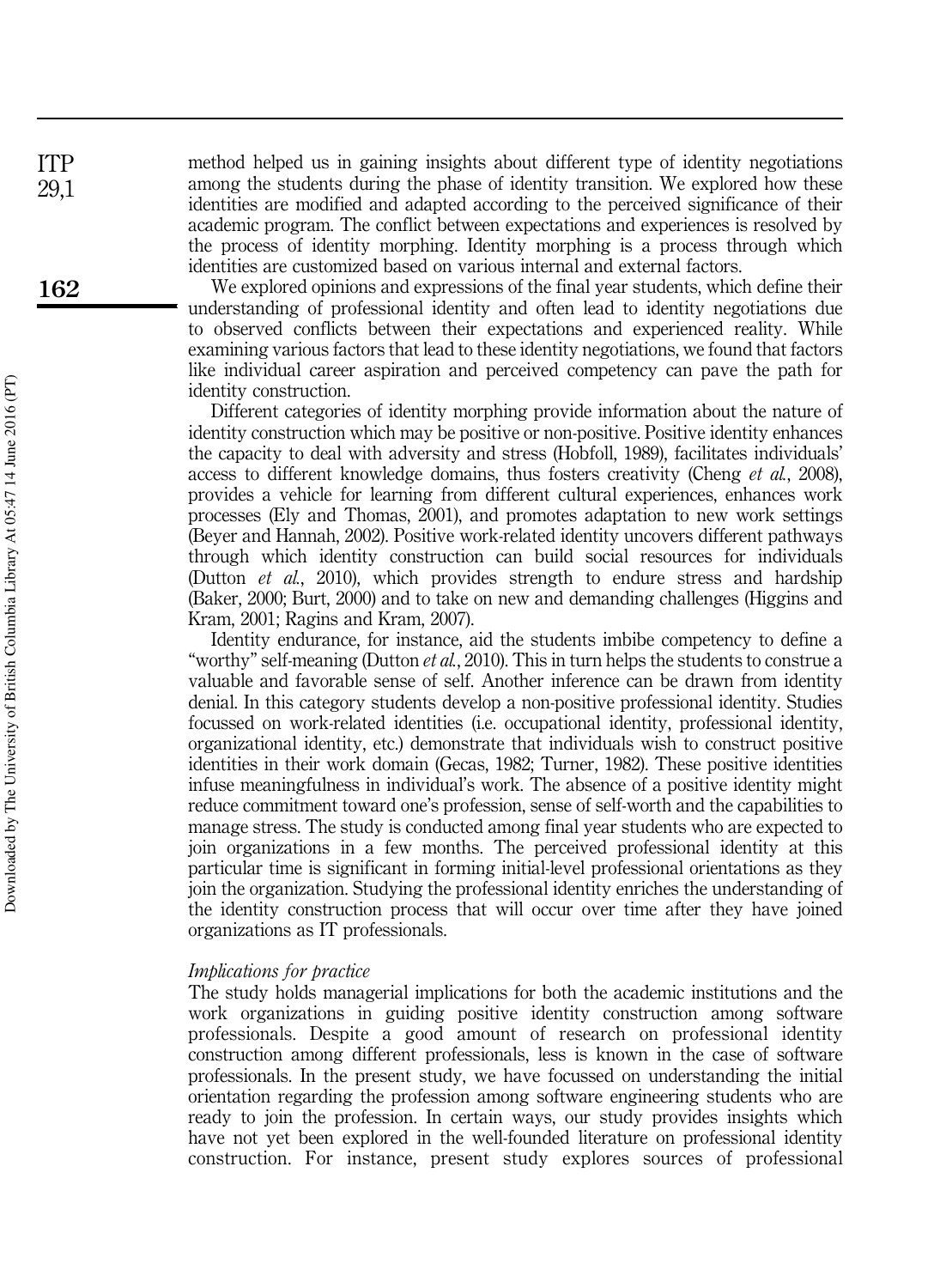identity (such as interaction with IT professionals, internship and corporate trainings as well as through interaction with their seniors) among these students which is unique to the studied context. In fact, during the interview many of the students highlighted the importance of internship, interaction with seniors, industry visits and course requirements. For instance, one of the students highlighted the bonding between the current students and the alumni and asserted that strong communication with the seniors help them to build a more realistic understanding of the profession (refer Table AI for student responses). The process through which perceived identities are violated and modified is redefined through the concept of "identity morphing." Since these students are currently not working as professionals, their identity modification process is primarily intrinsic unlike the research work conducted on professionals (such as Pratt *et al.*, 2006) where the identity modification is driven by work place experiences such as feedback, role model, etc. Thus, our findings can be adapted as a guiding foundation while exploring professional identity construction among software professionals in their early careers. Specific dimensions from the GT, such as perceived competence, need for technical training, closeness to the profession can be further captured in order to explore the phenomenon over a specific time period. Findings of this study can be instrumental for IT organizations to address turnover in IT industry. Previous studies and industry report have cited that attrition among software professionals is a significant concern for human resource managers ( Joseph *et al.*, 2007; NASSCOM, 2013). Studies suggest that individuals who do not develop identity as software professionals during the education phase are more likely to leave the profession (Cross and Vick, 2001; Lee, 2002). Thus, findings can be useful in addressing issues related to the management of IT professionals.

#### Limitations and directions for future research

The present study was conducted among final year engineering students who are about to join organizations in the software industry. However, the cross-sectional design of our study limits us in exploring changes over a certain period of time (as compared to the studies by Pratt *et al.*, 2006; Ladge *et al.*, 2012). Increasingly, there is a call for longitudinal research to understand professional identity in the periods of transition. The assumption in longitudinal studies is that one is undertaking a prospective rather than retrospective study. This design has certain advantages over retrospective studies. Exploring the identity of students after they join software organizations might enrich our understanding of identity construction among the software professionals. In spite of the limitations, the present study has certain advantages. Cross-section research design is not uncommon in this research area. In the recent literature, cross-sectional research design has been employed to study professional identity construction among final year students (Smith *et al.*, 2014; Wiles, 2013). In addition the present study was conducted over a period of six months and we have interviewed the students multiple times to ensure the validity of emerging categories. The GT employed in the present study has the advantage of building a theory from the data and removing the researcher bias. The present study offers interesting insights for understanding professional identity construction process as an ongoing process for these future IT professionals.

Our study was limited to one institution. Extending the study to different contexts might provide different dimensions for further exploration. Future studies can explore the phenomenon of identity construction in more diverse populations of engineering students. We would also like to address the question of generalizability of our findings.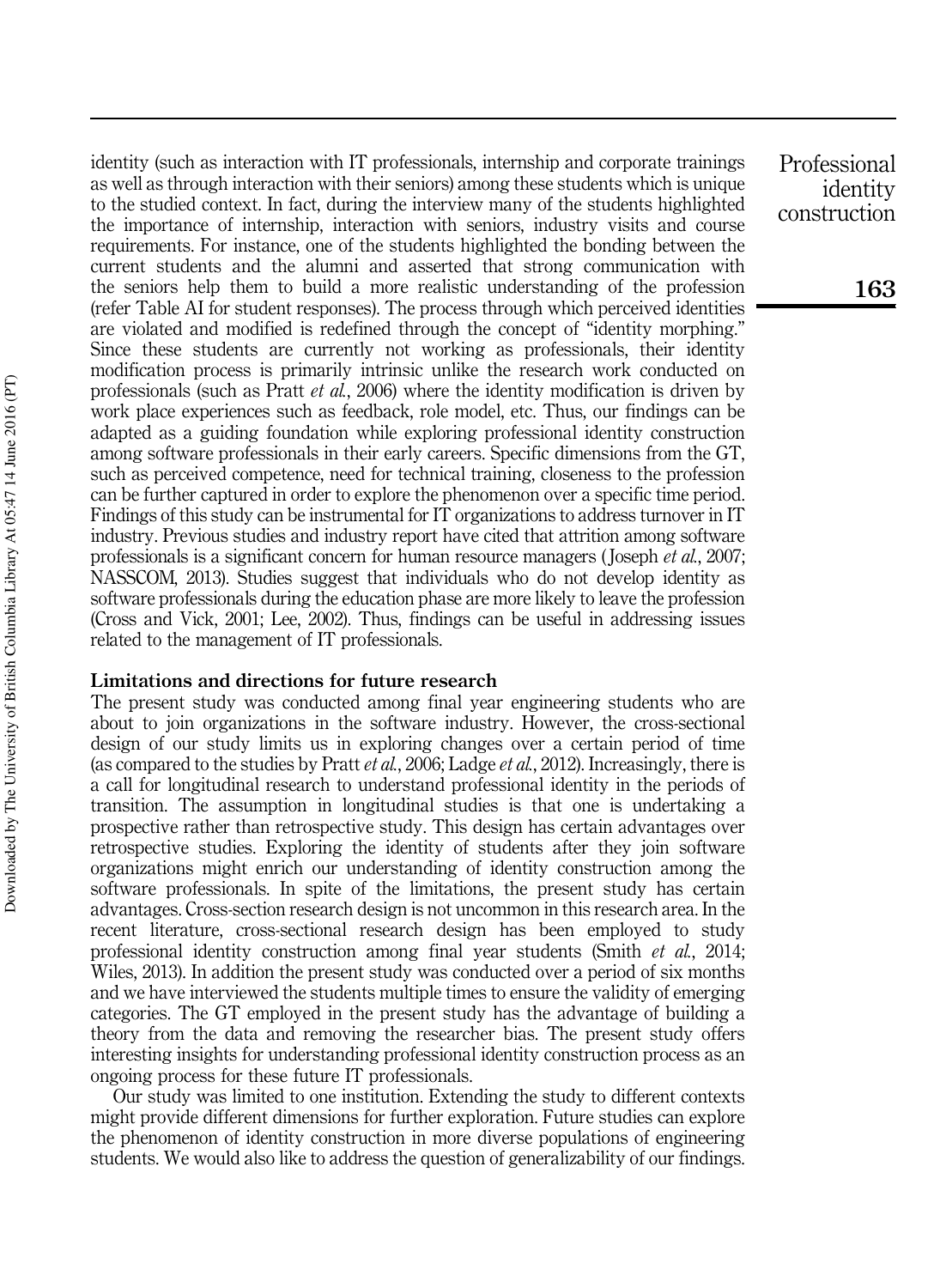The current study is an attempt to provide naturalistic generalizability emphasizing on indepth description of the findings. Although our study was conducted in one institution in India; the transference of findings can be established if sufficiently similar institution and circumstances are chosen (Lincoln and Guba, 2002). The purpose of this study is not to achieve statistical validation, but to provide comparability and transferability of results (Denzin and Lincoln, 2000).

#### Conclusion

The purpose of this study was to extend the theory on professional identity construction among the students who are pursuing their careers in software technology. Our findings indicate that identities are morphed in an attempt to resolve the violations. These violations were caused by differences in their expectation and the education received. However, morphing is guided by multiple intervening factors such as an individual's core values, their entry-level aspirations and expectations from the degree program.

Our findings contribute to the extant work on professional identity and identity construction of the individuals (Ibarra, 1999; Pratt, 2000). It explains how the understanding of identity morphing can be employed to build professional identity in a more meaningful and positive way. The present study contributes to the extant literature on software professionals (Duliba and Baroudi, 1991; Iivari *et al.*, 2001; Orlikowski and Baroudi, 1988; Shapiro, 1994) by elaborating the identity construction process of software engineering students during their professional degree program. Growing demand of software professionals adds significance to our study as it attempts to elaborate the behavior of software professionals regarding the work-identity interplay. This understanding of the identity morphing process might enable organizations to enrich their interaction with their employees, thus provide avenues of improvement in work-related outcomes.

#### Notes

- 1. This preliminary information was sourced from few pilot interviews, based on which our present sample was chosen. The detailed explanation based on data collected is given in the findings section of the paper.
- 2. Data regarding the eligibility criteria was collected from the admission office of the institute.
- 3. For nomenclature of categories we are inspired by the work of Pratt *et al.* (2006) where they have used medical terms to name their categories which emerged after grounded theorybased data analysis. They have used medical terms like patching, splinting to explain the phenomena among medical resident's work life. In a similar manner we coined the term morphing (a technical terminology) to explain the phenomenon of change in identity among software engineering students.

#### References

Ashforth, B.E. (2001), *Role Transitions in Organizational Life: An Identity-Based Perspective*, Erlbaum, Mahwah, NJ.

- Ashforth, B.E. and Mael, F. (1989), "Social identity theory and the organization", *Academy of Management Review*, Vol. 14 No. 1, pp. 20-39.
- Baker, W. (2000), *Achieving Success Through Social Capital*, Jossey-Bass, San Francisco, CA.
- Beyer, J.M. and Hannah, D.R. (2002), "Building on the past: enacting established personal identities in a new work setting", *Organization Science*, Vol. 13 No. 6, pp. 636-652.

ITP 29,1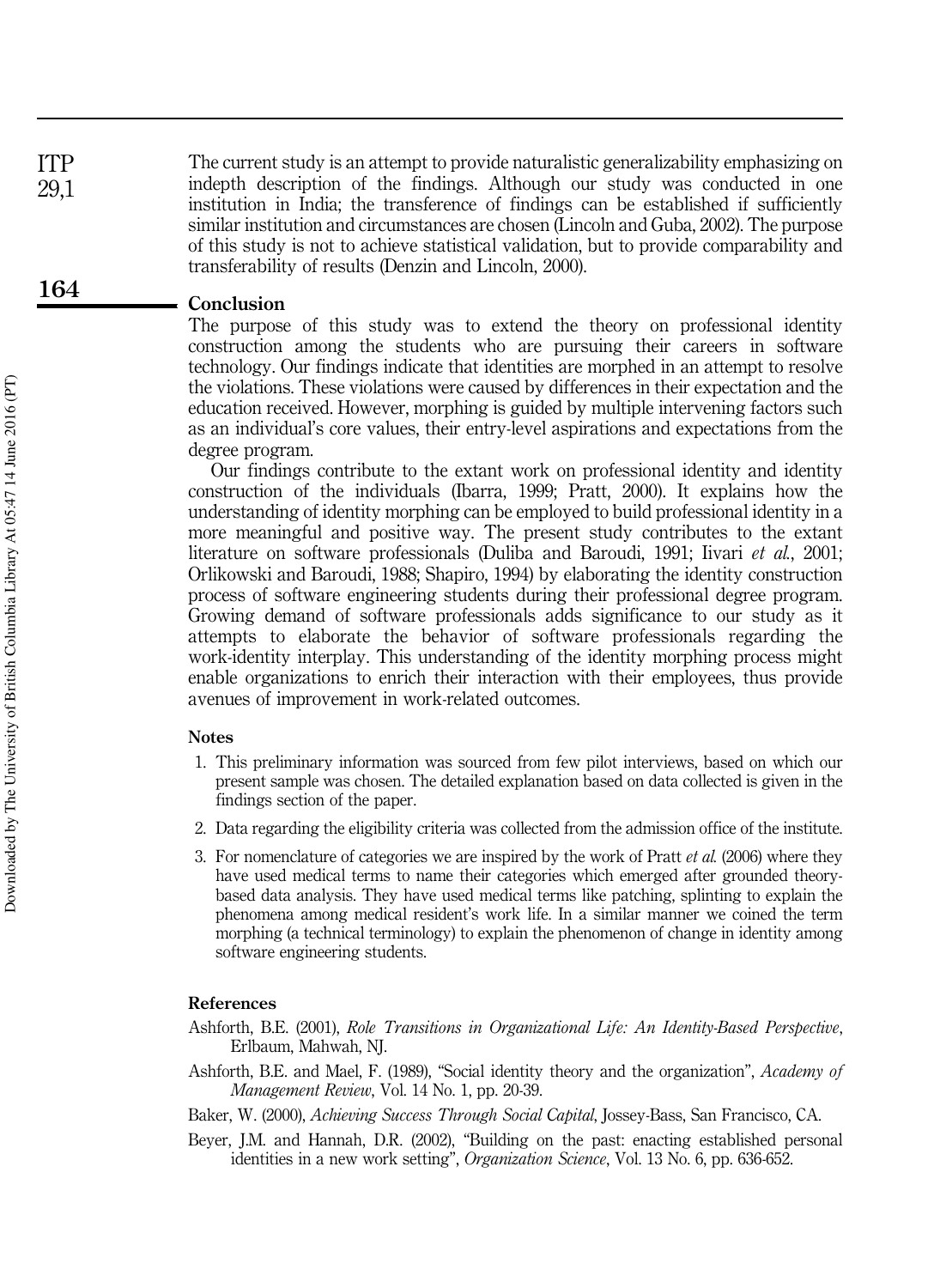| Brewer, M.B. and Gardner, W. (1996), "Who is this 'we'? Levels of collective identity and self    |  |
|---------------------------------------------------------------------------------------------------|--|
| representations", <i>Journal of Personality and Social Psychology</i> , Vol. 71 No. 1, pp. 83-93. |  |

- Burt, R.S. (2000), "The network structure of social capital", *Research in Organizational Behavior*, Vol. 22, pp. 345-423.
- Carlsen, A. (2008), "Positive dramas: enacting self-adventures in organizations", *Journal of Positive Psychology*, Vol. 3 No. 1, pp. 55-75.
- Cheng, C., Sanchez-Burks, J. and Lee, F. (2008), "Connecting the dots within: creative performance and identity integration", *Psychological Science*, Vol. 19 No. 11, pp. 1178-1184.
- Chreim, S., Williams, B.B. and Hinings, C.B. (2007), "Interlevel influences on the reconstruction of professional role identity", *Academy of Management Journal*, Vol. 50 No. 6, pp. 1515-1539.
- Clarke, C.A., Brown, A.D. and Hailey, V.H. (2009), "Working identities? Antagonistic discursive resources and managerial identity", *Human Relations*, Vol. 62 No. 3, pp. 323-352.
- Cohen-Scali, V. (2003), "The influence of family, social, and work socialization on the construction of the professional identity of young adults", *Journal of Career Development*, Vol. 29 No. 4, pp. 237-249.
- Cross, S.E. and Vick, N.V. (2001), "The interdependent self-construal and social support: the case of persistence in engineering", *Personality and Social Psychology Bulletin*, Vol. 27 No. 7, pp. 820-832.
- Dahlgren, M.A., Hult, H., Dahlgren, L.O., af Segerstad, H.H. and Johansson, K. (2006), "From senior student to novice worker: learning trajectories in political science, psychology and mechanical engineering", *Studies in Higher Education*, Vol. 31 No. 5, pp. 569-586.
- Day, J. (2007), "Strangers on the train: the relationship of the IT department with the rest of the business", *Information Technology & People*, Vol. 20 No. 1, pp. 6-31.
- Denzin, N.K. and Lincoln, Y.S. (Eds) (2000), *Handbook of Qualitative Research*, 2nd ed., Sage, Thousand Oaks, CA.
- Dickie, V.A. (2003), "Establishing worker identity: a study of people in craft work", *American Journal of Occupational Therapy*, Vol. 57 No. 3, pp. 250-261.
- Duliba, K.A. and Baroudi, J. (1991), "IS personnel: do they form an occupational community?", *ACM SIGCPR Computer Personnel*, Vol. 13 No. 2, pp. 24-35.
- Dutton, J.E., Roberts, L.M. and Bednar, J. (2010), "Pathways for positive identity construction at work: four types of positive identity and the building of social resource", *Academy of Management Review*, Vol. 35 No. 2, pp. 265-293.
- Dutton, J.E., Worline, M.C., Frost, P.J. and Lilius, J. (2006), "Explaining compassion organizing", *Administrative Science Quarterly*, Vol. 51 No. 1, pp. 59-96.
- Eisenhardt, K.M. (1989), "Building theories from case study research", *Academy of Management Review*, Vol. 14 No. 4, pp. 532-550.
- Ely, R. and Thomas, D.A. (2001), "Cultural diversity at work: the effects of diversity perspectives on work group processes and outcomes", *Administrative Science Quarterly*, Vol. 46 No. 2, pp. 229-273.
- Fendt, J. and Sachs, W. (2008), "Grounded theory method in management research users' perspectives", *Organizational Research Methods*, Vol. 11 No. 3, pp. 430-455.
- Gecas, V. (1982), "The self-concept", *Annual Review of Sociology*, Vol. 8, pp. 1-33.
- Gioia, D.A. and Thomas, J.B. (1996), "Institutional identity, image, and issue interpretation: sensemaking during strategic change in academia", *Administrative Science Quarterly*, Vol. 41 No. 3, pp. 370-403.
- Gioia, D.A., Price, K.N., Hamilton, A.L. and Thomas, J.B. (2010), "Forging an identity: an insideroutsider study of processes involved in the formation of organizational identity", *Administrative Science Quarterly*, Vol. 55 No. 1, pp. 1-46.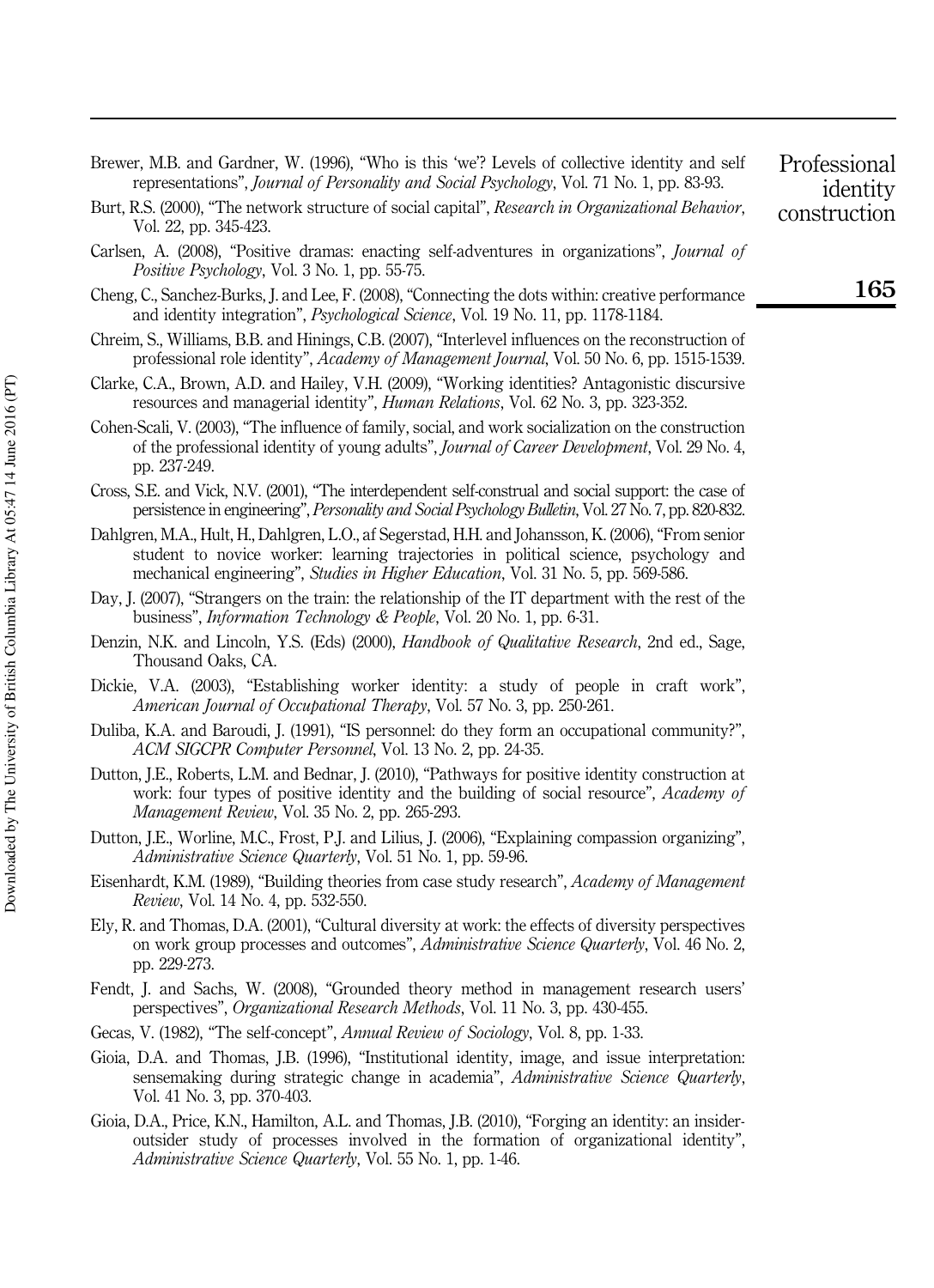| <b>ITP</b><br>29,1 | Glaser, B. and Strauss, A.L. (1967), The Discovery of Grounded Theory: Strategies for Qualitative<br><i>Research</i> , Aldine, Chicago, IL.                                                                                                                |
|--------------------|------------------------------------------------------------------------------------------------------------------------------------------------------------------------------------------------------------------------------------------------------------|
|                    | Gupta, P. (2001), "Growth scenario of IT industries in India", Communications of the ACM, Vol. 44<br>No. 7, pp. 40-41.                                                                                                                                     |
| <b>166</b>         | Guzman, I.R. and Stanton, J.M. (2009), "IT occupational culture: the cultural fit and commitment<br>of new information technologists", <i>Information Technology &amp; People</i> , Vol. 22 No. 2,<br>pp. 157-187.                                         |
|                    | Hall, D. (1968), "Identity changes during an academic role transition", School Review, Vol. 76 No. 4,<br>pp. 445-469.                                                                                                                                      |
|                    | Hall, D. (1995), "Unplanned executive transitions and the dance of the sub identities", Human<br><i>Resource Management, Vol. 34 No. 1, pp. 71-92.</i>                                                                                                     |
|                    | Hall, D.T., Zhu, G. and Yan, A. (2002), "Career creativity as protean identity transformation",<br>in Peiperl, M.A., Arthur, M.B. and Anand, N. (Eds), Career Creativity, Oxford University<br>Press, Oxford, pp. 159-179.                                 |
|                    | Hallier, J. and Summers, J. (2011), "Dilemmas and outcomes of professional identity construction<br>among students of human resource management", Human Resource Management Journal,<br>Vol. 21 No. 2, pp. 204-219.                                        |
|                    | Higgins, M. and Kram, K. (2001), "Reconceptualizing mentoring at work: a developmental<br>network perspective", Academy of Management Review, Vol. 26 No. 2, pp. 264-288.                                                                                  |
|                    | Hobfoll, S.E. (1989), "Conservation of resources: a new attempt at conceptualizing stress",<br>American Psychologist, Vol. 44 No. 3, pp. 513-524.                                                                                                          |
|                    | Ibarra, H. (1999), "Provisional selves: experimenting with image and identity in professional<br>adaptation", Administrative Science Quarterly, Vol. 44 No. 4, pp. 764-791.                                                                                |
|                    | Igbaria, M., Greenhaus, J.H. and Parasuraman, S. (1991), "Career orientations of MIS employees:<br>an empirical analysis", MIS quarterly, Vol. 15 No. 2, pp. 151-169.                                                                                      |
|                    | Iivari, J., Hirschheim, R. and Klein, H.K. (2001), "Towards more professional information systems<br>development: ISD as knowledge work", Proceedings of European Conference on<br><i>Information Systems, Bled, June, pp. 1025-1036.</i>                  |
|                    | Joseph, D., Kok-Yee, N., Koh, C. and Ang, S. (2007), "Turnover of information technology<br>professionals: a narrative review, meta-analytic structural equation modelling, and model<br>development", <i>MIS Quarterly</i> , Vol. 31 No. 3, pp. 547-577.  |
|                    | Judge, T.A., Erez, A. and Bono, J.E. (1998), "The power of being positive: the relationship between<br>positive self-concept and job performance", <i>Human Performance</i> , Vol. 11 Nos 2-3, pp. 167-187.                                                |
|                    | Kling, R. (2003), "Critical professional education about information and communications<br>technologies and social life", <i>Information Technology &amp; People</i> , Vol. 16 No. 4, pp. 394-418.                                                         |
|                    | Kroger, J. (2007), Identity Development: Adolescence Through Adulthood, Sage Publication,<br>Thousand Oaks, CA.                                                                                                                                            |
|                    | Kullasepp, K. (2006), "Identity construction of psychology students: professional role in the<br>making", European Journal of School Psychology, Vol. 4 No. 2, pp. 251-282.                                                                                |
|                    | Kunda, D. and Brooks, L. (2000), "Identifying and classifying processes (traditional and soft<br>factors) that support COTS component selection: a case study", European Journal of<br><i>Information Systems, Vol. 9 No. 4, pp. 226-234.</i>              |
|                    | Kwon, K., Bae, J. and Lawler, J.J. (2010), "High commitment HR practices and top performers: impacts<br>on organizational commitment", <i>Management International Review</i> , Vol. 50 No. 1, pp. 57-81.                                                  |
|                    | Ladge, J.J., Clair, J.A. and Greenberg, D. (2012), "Cross-domain identity transition during liminal<br>periods: constructing multiple selves as professional and mother during pregnancy",<br>Academy of Management Journal, Vol. 55 No. 6, pp. 1449-1471. |
|                    |                                                                                                                                                                                                                                                            |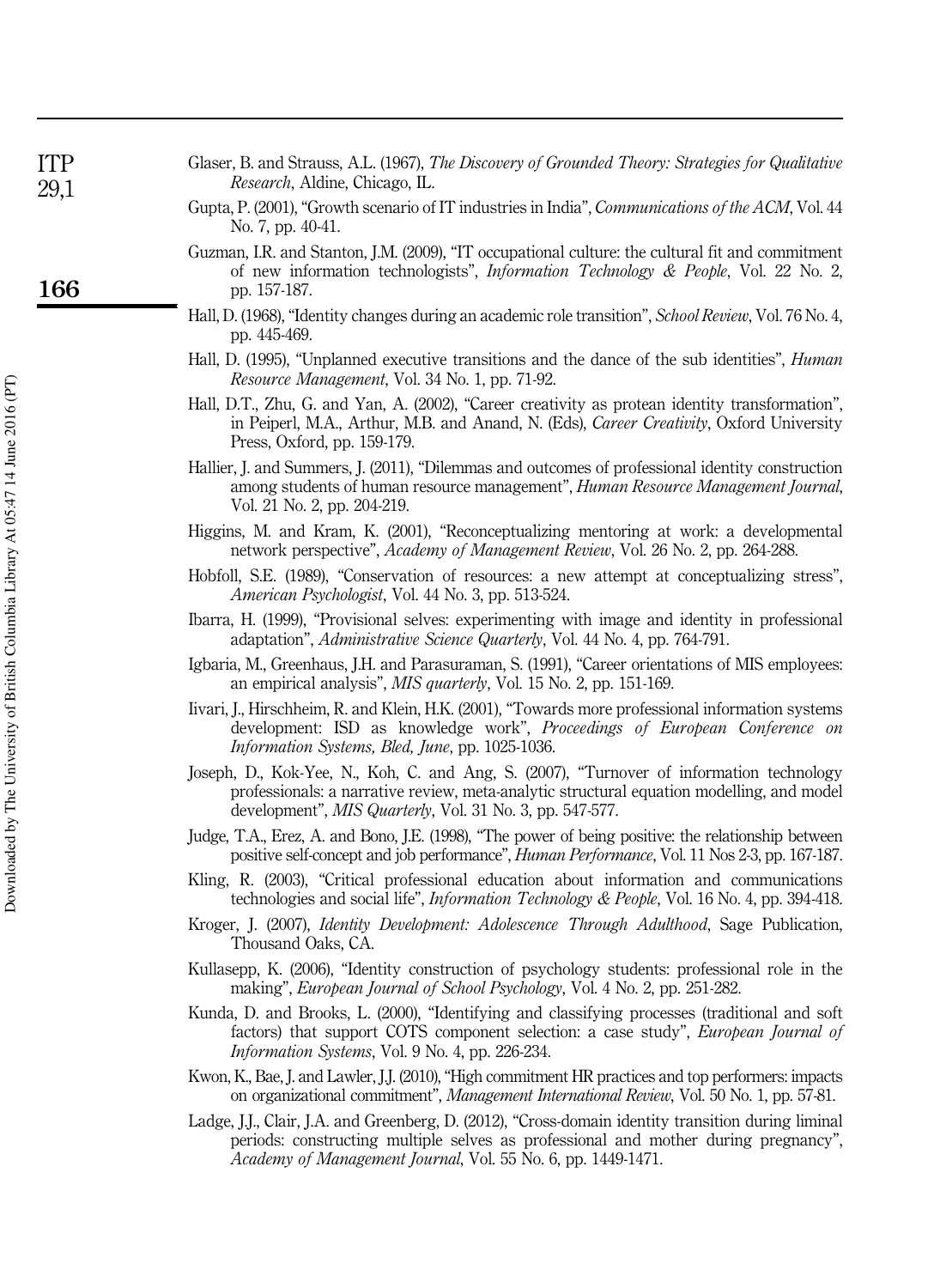- Lee, J.D. (2002), "More than ability: gender and personal relationships influence science and technology involvement", *Sociology of Education*, Vol. 75 No. 4, pp. 349-373. Professional
- Lincoln, Y.S. and Guba, E.G. (2002), "Judging the quality of case study reports", in Huberman, A.M. and Matthews, M.B. (Eds), *The Qualitative Researcher*'*s Companion*, Sage, Thousand Oaks, CA, pp. 205-216.
- Lings, B. and Lundell, B. (2005), "On the adaptation of grounded theory procedures: insights from the evolution of the 2G method", *Information Technology & People*, Vol. 18 No. 3, pp. 196-211.
- Mael, F.A. and Tetrick, L.E. (1992), "Identifying organizational identification", *Educational and Psychological Measurement*, Vol. 52 No. 4, pp. 813-824.
- Morisio, M., Romano, D. and Stamelos, I. (2002), "Quality, productivity, and learning in framework-based development: an exploratory case study", *Software Engineering, IEEE Transactions*, Vol. 28 No. 9, pp. 876-888.
- NASSCOM (2013), "National association of software and services companies", available at: www. nasscom.org/indian-itbpo-industry (accessed March 8, 2013).
- Nicholson, N. (1984), "A theory of work role transitions", *Administrative Science Quarterly*, Vol. 29 No. 2, pp. 172-191.
- Orlikowski, W.J. and Baroudi, J.J. (1988), "The information systems profession: myth or reality?", *Information Technology & People*, Vol. 4 No. 1, pp. 13-30.
- Pawlowski, S.D., Kaganer, E.A. and Cater, J.J. (2007), "Focusing the research agenda on burnout in IT: social representations of burnout in the profession", *European Journal of Information Systems*, Vol. 16 No. 5, pp. 612-627.
- Piore, M.J. and Safford, S. (2006), "Changing regimes of workplace governance, shifting axes of social mobilization, and the challenge to industrial relations theory", *Industrial Relations*, Vol. 45 No. 3, pp. 299-325.
- Pratt, M.G. (2000), "The good, the bad, and the ambivalent: managing identification among Amway distributors", *Administrative Science Quarterly*, Vol. 45 No. 3, pp. 456-493.
- Pratt, M.G., Rockmann, K.W. and Kaufmann, J.B. (2006), "Constructing professional identity: the role of work and identity learning cycles in the customization of identity among medical resident", *Academy of Management Journal*, Vol. 49 No. 2, pp. 235-262.
- Ragins, B. and Kram, K. (2007), *The Handbook of Mentoring at Work: Theory, Research and Practice*, Sage, Thousand Oaks, CA.
- Ramesh, B., Pries-Heje, J. and Baskerville, R. (2002), "Internet software engineering: a different class of process", *Annals of Software Engineering*, Vol. 14 Nos 1-4, pp. 169-195.
- Reid, A., Dahlgren, L.O., Petocz, P. and Dahlgren, M.A. (2008), "Identity and engagement for professional formation", *Studies in Higher Education*, Vol. 33 No. 6, pp. 729-742.
- Russo, T.C. (1998), "Organizational and professional identification: a case of newspaper journalists", *Management Communication Quarterly*, Vol. 12 No. 1, pp. 72-111.
- Schein, E.H. (1978), *Career Dynamics. Matching Individual and Organizational Needs*, Addison-Wesley, Reading, MA.
- Scott, L., Carvalho, L., Jeffery, R., Ambra, J.D. and Becker-Kornstaedt, U. (2002), "Understanding the use of an electronic process guide", *Information and Software Technology*, Vol. 44 No. 10, pp. 601-616.
- Shapiro, S. (1994), "Boundaries and quandaries: establishing a professional context for IT", *Information Technology & People*, Vol. 7 No. 1, pp. 48-68.
- Slay, H.S. and Smith, D.A. (2011), "Professional identity construction: using narrative to understand the negotiation of professional and stigmatized cultural identities", *Human Relations*, Vol. 65 No. 1, pp. 85-107.

167

identity construction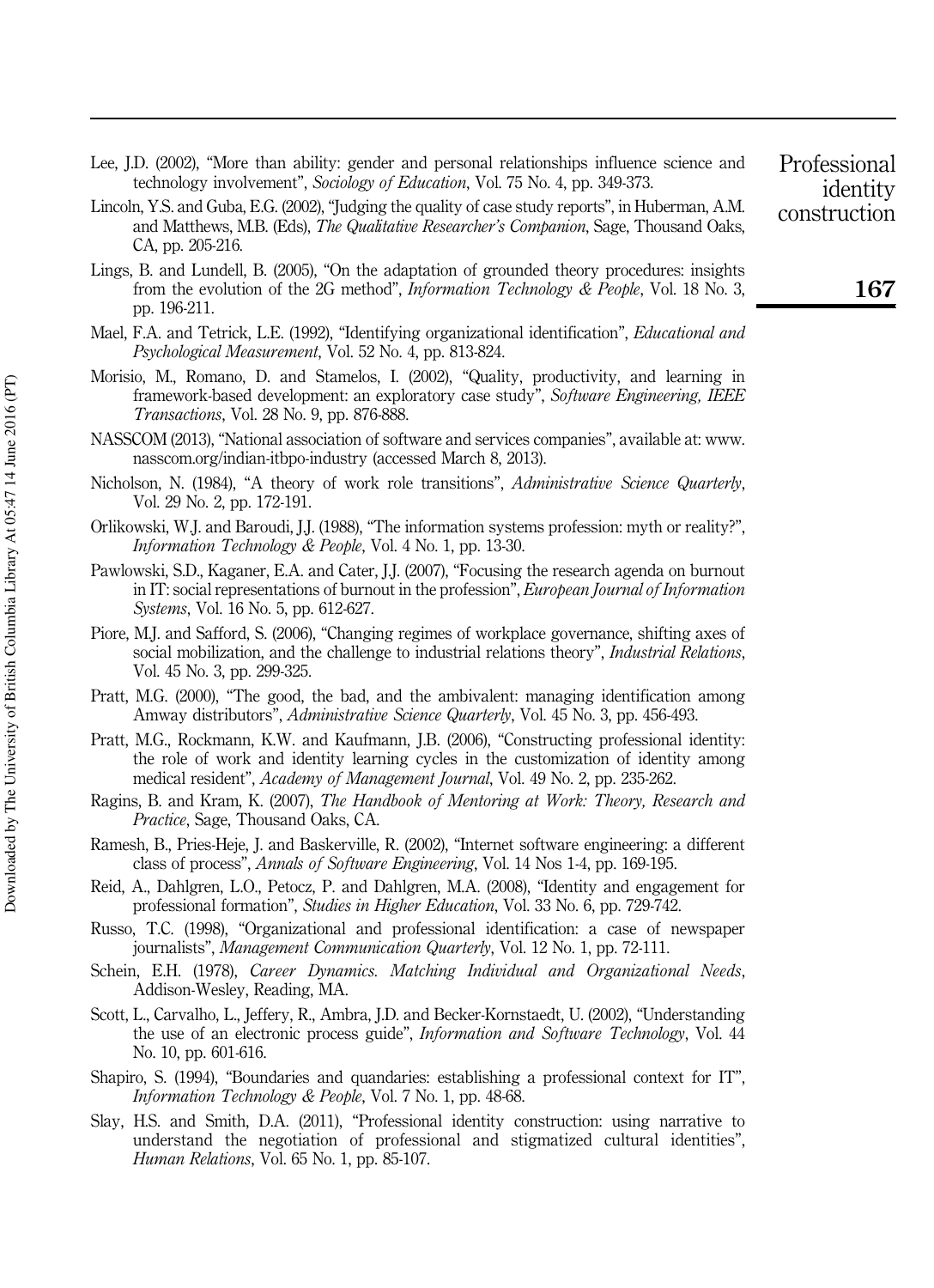|                             | Smith, A.E. and Hatmaker, D.M. (2014), "Knowing, doing, and becoming: professional identity        |
|-----------------------------|----------------------------------------------------------------------------------------------------|
|                             | construction among public affairs doctoral students", <i>Journal of Public Affairs Education</i> , |
| Vol. 20 No. 4, pp. 545-564. |                                                                                                    |

- Sveningsson, S. and Alvesson, M. (2003), "Managing managerial identities: organizational fragmentation, discourse and identity struggle", *Human Relations*, Vol. 56 No. 10, pp. 1163-1193.
- Sweitzer, V.B. (2009), "Towards a theory of doctoral student professional identity development: a developmental networks approach", *The Journal of Higher Education*, Vol. 80 No. 1, pp. 1-33.
	- Trice, S.M. and Bayer, J.M. (1993), *The Cultures of Work Organizations*, Prentice Hall, Englewood Cliff, NJ.
	- Turner, J.C. (1982), "Toward a cognitive redefinition of the social group", in Tajfel, H. (Ed.), *Social Identity and Intergroup Relations*, Cambridge University Press, Cambridge, pp. 15-40.
	- Van Maanen, J. (1997), "Identity work: notes on the personal identity of police officers", working paper, Massachusetts Institute of Technology, Cambridge, MA.
	- Van Maanen, J. and Barley, S.R. (1984), "Occupational communities: culture and control in organizations", in Staw, B.M. and Cummings, L.L. (Eds), *Research in Organizational Behavior*, Vol. 6, JAI Press, Greenwich, CT, pp. 287-365.
	- Van Maanen, J. and Schein, E. (1979), "Towards a theory of organizational socialization", in Staw, B.M. (Ed.), *Research in Organizational Behavior*, JAI Press, Greenwich, CT, pp. 209-264.
	- Watson, C. (2006), "Narratives of practice and the construction of identity in teaching", *Teachers and Teaching: Theory and Practice*, Vol. 12 No. 5, pp. 509-526.
	- Weick, K.E. (1995), *Sense Making in Organizations*, Sage, Thousand Oaks, CA.
	- Wiles, F. (2013), " 'Not easily put into a box': constructing professional identity", *Social Work Education*, Vol. 32 No. 7, pp. 854-866.

#### Further reading

- Agarwal, R. and Ferratt, T.W. (2002), "Enduring practices for managing IT professionals", *Communications of the ACM*, Vol. 45 No. 9, pp. 73-79.
- Arthur, M.B., Inkson, K. and Pringle, J.K. (1999), *The New Careers: Individual Action and Economic Change*, Sage, London.
- Bai, L. (1998), "Monetary reward versus the national ideological agenda: career choice among Chinese university students", *Journal of Moral Education*, Vol. 27 No. 4, pp. 525-541.
- Beech, N., MacIntosh, R. and McInnes, P. (2008), "Identity work: processes and dynamics of identity formations", *International Journal of Public Administration*, Vol. 31 No. 9, pp. 957-970.
- Gloria, A.M. and Hird, J.S. (1999), "Influences of ethnic and nonethnic variables on the career decision-making self-efficacy of college students", *The Career Development Quarterly*, Vol. 48 No. 2, pp. 157-174.
- Greil, A.L. and Rudy, D.R. (1984), "Social cocoons: encapsulation and identity transformation in organizations", *Sociological Inquiry*, Vol. 54 No. 3, pp. 260-278.
- Heckman, D.R., Bigley, G.A., Steensma, H.K. and Hereford, J.F. (2009), "Combined effects of organizational and professional identification on the reciprocity dynamic for professional employees", *Academy of Management Journal*, Vol. 52 No. 3, pp. 506-526.
- Hofstede, G. (1980), *Culture*'*s Consequences: International Differences in Work-Related Values*, Sage Publications, Beverly Hills, CA.
- Holland, J.L. (1997), *Making Vocational Choices: A Theory of Vocational Personalities and Work Environments*, 3rd ed., Psychological Assessment Resources, Odessa, FL.

ITP 29,1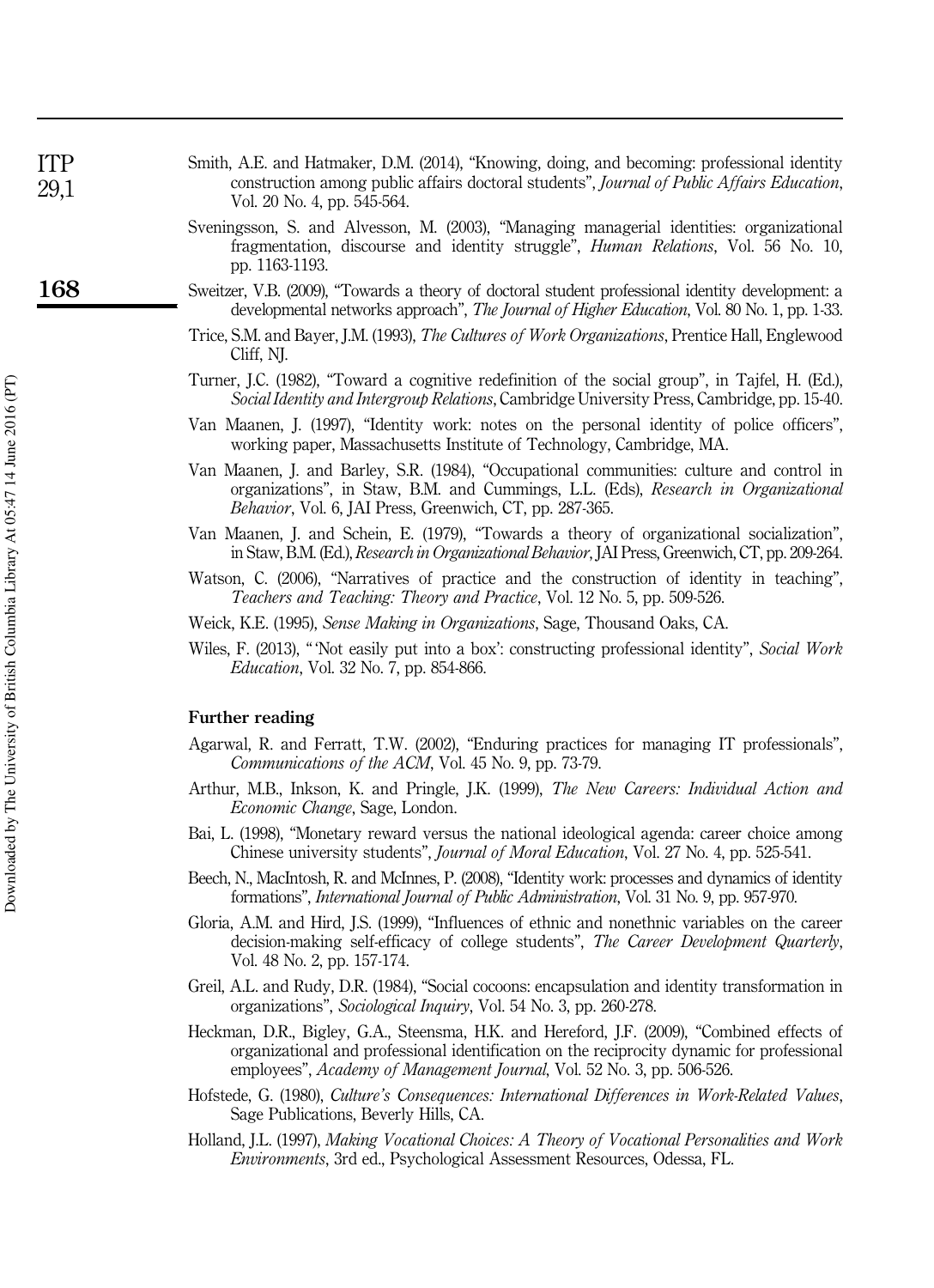- Ibarra, H. (2005), "Identity transitions: possible selves, liminality and the dynamics of career change", working paper, INSEAD: Faculty and Research Working Paper, Fontainebleau, pp. 1-57.
- Kwan, V.S.Y., Bond, M.H. and Singelis, T.M. (1997), "Pan-cultural explanations for life-satisfaction: adding relationship harmony to self-esteem", *Journal of Personality and Social Psychology*, Vol. 73 No. 5, pp. 1038-1051.
- Mau, W. and Bikos, L.H. (2000), "Educational and vocational aspirations of minority and female students: a longitudinal study", *Journal of Counseling & Development*, Vol. 78 No. 2, pp. 186-194.
- Niederman, F., Sumner, M. and Maertz, C.P. (2007), "Testing and extending the unfolding model of voluntary turnover to IT professionals", *Human Resource Management*, Vol. 46 No. 3, pp. 331-347.
- Swanson, J.L. and Gore, P.A. Jr (2000), "Advances in vocational psychology theory and research", in Brown, S.D. and Lent, R.W. (Eds), *Handbook of Counseling Psychology*, Wiley, New York, NY, pp. 233-269.
- Tracey, T.J.G. and Hopkins, N. (2001), "Correspondence of interests and abilities with occupational choice", *Journal of Counseling Psychology*, Vol. 48 No. 2, pp. 178-189.
- Von-Dran, R.F. (2004), "Putting the 'I' in IT education", *EDUCAUSE Review*, Vol. 39 No. 2, pp. 8-9.

#### Appendix 1. Example of data analysis using constant comparison method

One of our research objectives was to understand the ways in which the students respond to identity deviations. We believed that this will help us to comprehend their identity construction process.

*Step 1*: Both the researchers identified that the following passage to be related to experienced identity deviation and explains one of the important factors to categorize a particular identity deviation:

I derived particular domain knowledge from this program which I am interested in and which I believe that I can work upon. Here nobody is getting trained for the job so maybe right now I am not good as a professional, but I hope I will be after some on the job trainings. I find education as a means to develop a certain aptitude in you so that you can survive in any work environment. If I evaluate my current curriculum for professional skills, I will be disappointed. We are compromising on many expectations, but on the other hand, I believe that in IT industry whatever you learn is never going to be sufficient. New technologies will keep coming, so it is better that you be prepared with the ability to learn advance technologies. So despite lacking in many dimensions, this program in a way seems helpful in building a foundation by offering essential courses like databases and operating systems.

*Step 2*: One of the researcher coded the passage as "defending identity" and the other assigned code was "Surviving identity deviation." We followed a careful reading of all the transcripts and collated narrations and passages with similar underlying themes and coded them in different theoretical categories. For instance, another similar narrative which we kept under the tentative category of "defending identity" was:

Yes […] I think I am on my way to become a full fledged software professional […] right now with my graduation degree I have just taken the first step […] I am hopeful that after joining I will be able to learn and acquire requisite skills to perform a software professional's task. Why I am saying that my education is just a first step because I do not think we are trained as per the role requirements […] general tasks that software professionals perform in their work life is different from what we have learnt here […] I am counting on in-company training, in fact most of my friends are hoping to get a technical training before they are put into actual job.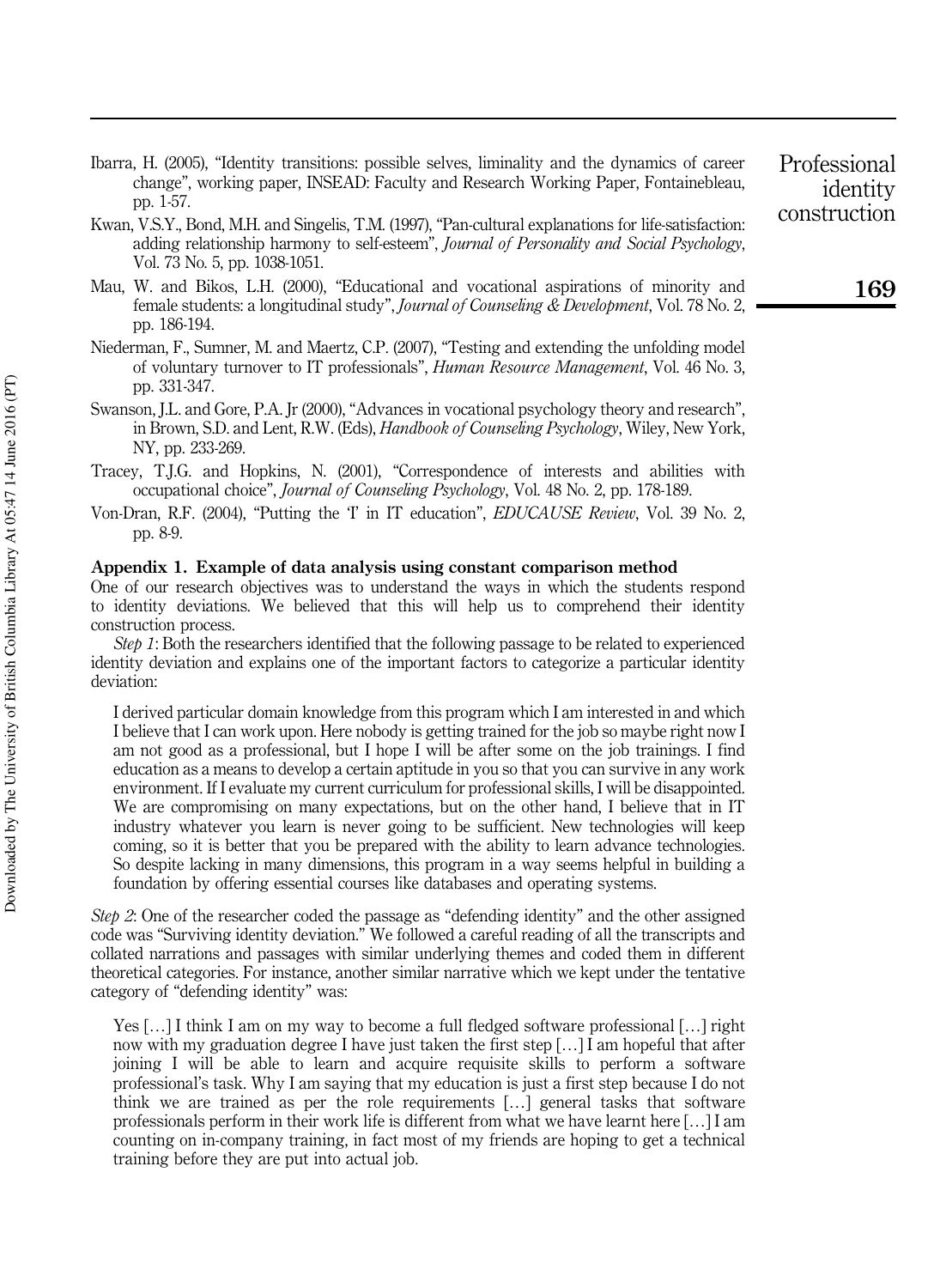Other categories were created similarly in an iterative fashion. Categories were grouped based on analysis of data and discussions among researchers. We were going back and forth on the transcripts to extract similar meaning narrations. We contemplated on issues such as whether our groups or tentative categories can be represented in the form of theoretical constructs. In the above example, we agreed that both narrations indicate two significant issues, first, expectations of the respondents with their education or program were not completely fulfilled; second, despite the dissatisfaction, their professional identity was not completely faltered but they strengthened their identity by highlighting what they have achieved from their professional program. Before naming the category we reviewed literature for similar concepts and we found Pratt *et al.* (2006) work very helpful. As mentioned in the footnote three, our nomenclature was inspired by their work.

*Step 3*: After literature review and discussion we agreed on the code "Identity defense." We describe and define this category as follows.

"Identity defense" is a process of constructing professional identity, where individuals while experiencing conflicts in their perceived professional identity and actual professional experiences devise a mechanism to adapt to the present condition in order to define themselves. In this way we can suggest that their professional identities are customized in response to observed conflicts.

*Step 4*: We found through our data that professional identity is modified, adapted and customized through different ways in different respondents. Using the above described process we named them identity dissonance, identity denial and identity endurance. These categories were abstracted as second-level categories as prescribed in GT methodology. After discussions, literature review, we found "Identity morphing" as an appropriate theoretical dimension to represent the identity modification, customization and adaptation process.

We also followed a thorough peer review process to validate our findings. We shared our data analysis results along with our transcription with independent researchers. We removed the name of categories from our data analysis results and used numbers for identifying separate categories (i.e. category 1, category 2). We then collected opinions from each researcher and compared our findings. We conducted face to face discussion with our peers in order to achieve common understanding of the phenomenon. Disagreements were resolved through discussions, existing work and subsequent data collection. GT recommends constant comparison method and also encourage iterative data analysis which helped us in resolving discrepancies and ambiguity in our data interpretations.

We repeated all the above steps for the entire transcriptions. We concluded our data analysis when all the responses were coded into theoretical categories.

170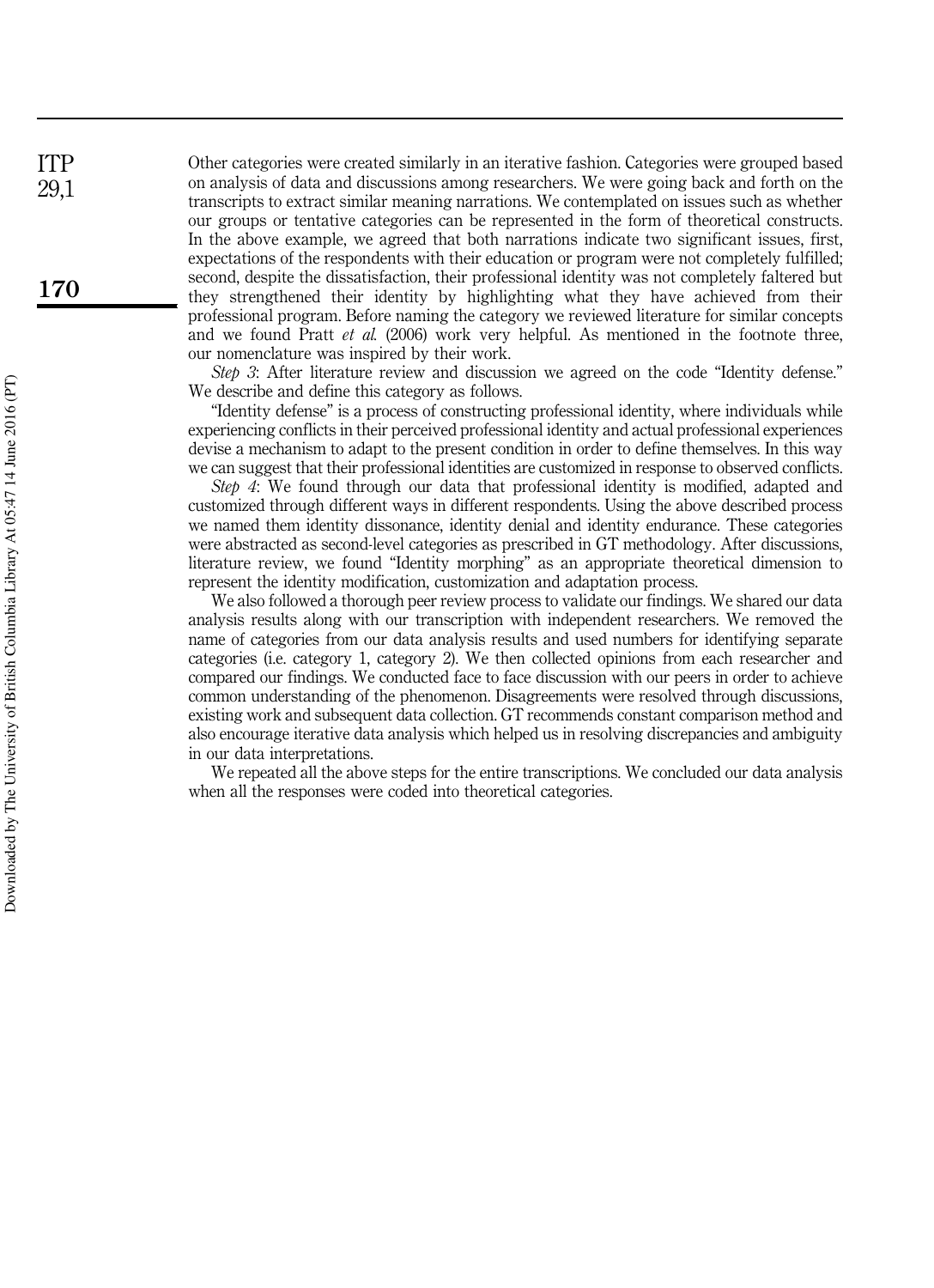



Professional

### Appendix 3. Sample questions used in the interviews

We conducted semi structured interviews with the respondents; however in the initial session. mostly open ended questions were asked. Responses to these open ended questions enriched our understanding of the phenomenon and also guided our consequent data collection. Few sample questions we asked in our interview are given below:

Q1: What are the important factors you considered while making your present career choice? Q2: What do you think a typical software professional does?

Q3: Tell us something about the course content and academic activities?

Q4: What do you think about the resources your institution is providing?

Q5: How far you have come to become a software professional?

Or

How close you are to become a software professional?

Q6: Do you consider yourself capable to perform the job role of a software professional?

Q7: What you have learned through your professional program?